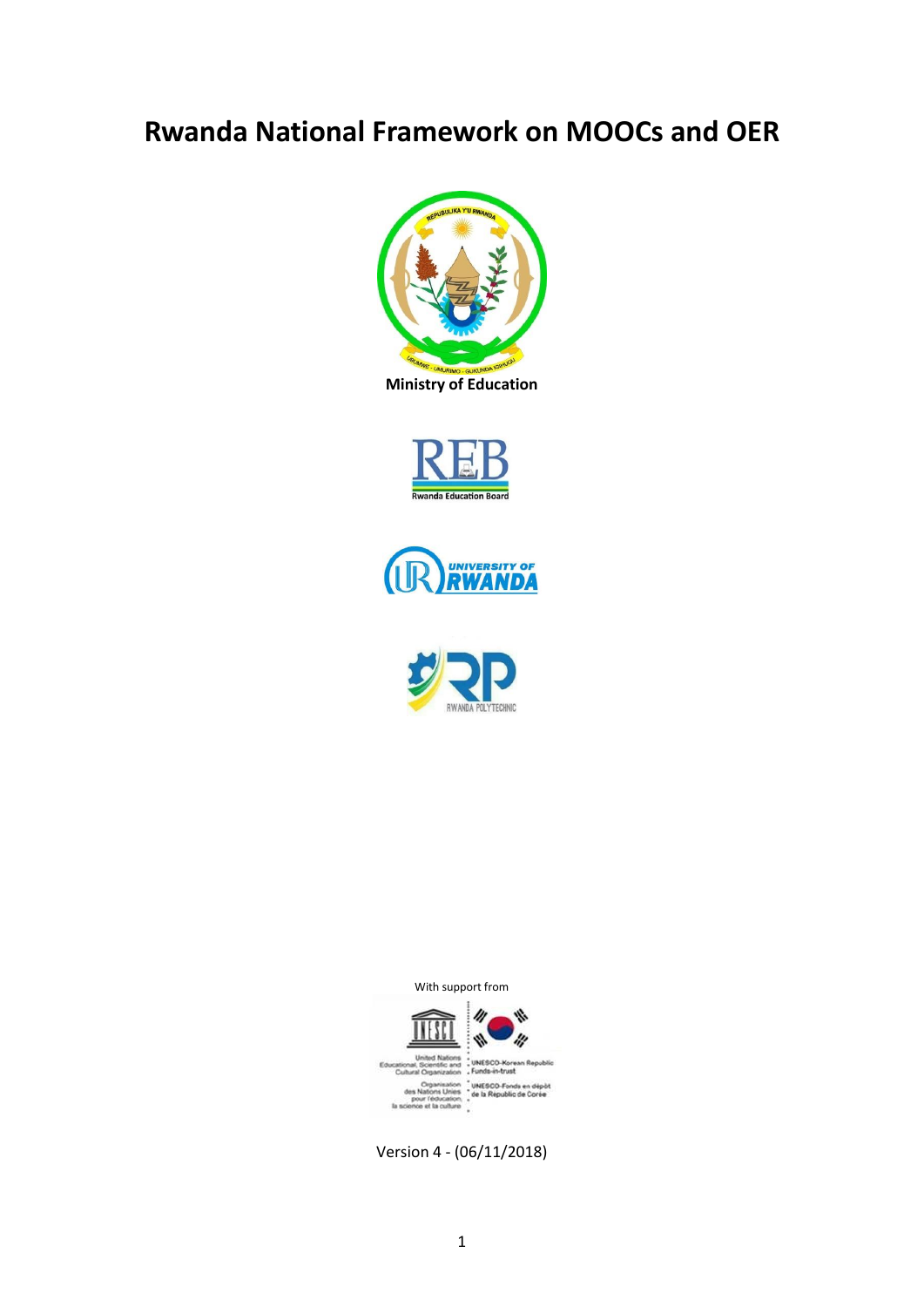# **Table of Contents**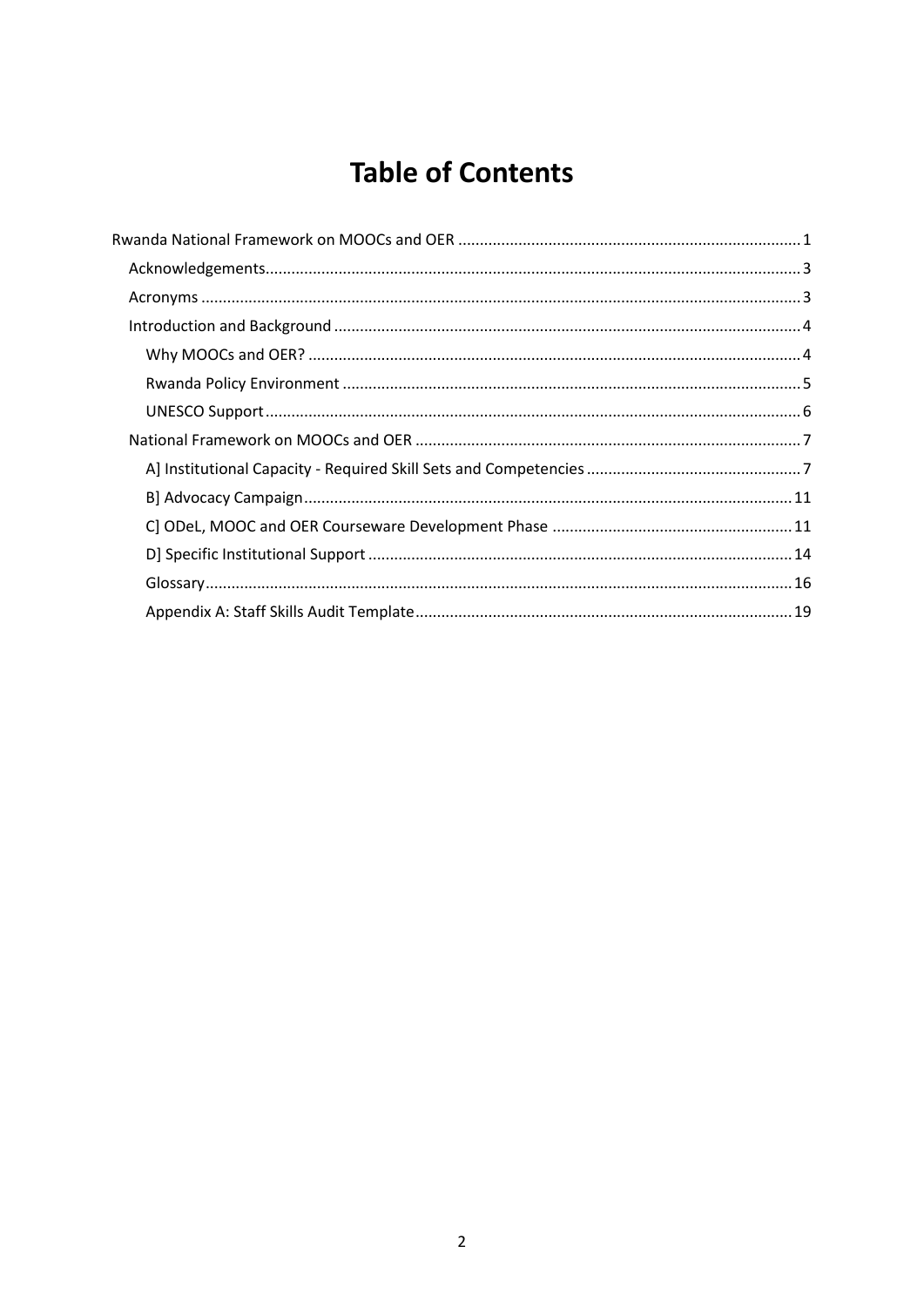### <span id="page-2-0"></span>**Acknowledgements**

The following have offered significant insight into the development of this framework

Ms Rose Baguma – Ministry of Education (Educational Planning) Ms Michelle Ntukanyagwe – Higher Education Council (Policy Research and Planning) Ms Christine Niyizamwiyitira – Rwanda Education Board (Head, ICT in Education Department) Ms Diane Sengati – Rwanda Education Board Prof Mathius Nduwingoma – University of Rwanda (College of Education) Dr Celestin Ntivuguruzwa – University of Rwanda (Director, Centre for Post-graduate Studies) Dr Florien Sanganwimana – University of Rwanda (College of Education) Mr Evode Mukama – University of Rwanda (College of Education) Mr Emile Rucunda – University of Rwanda Mr Daniel Iyamuremye – University of Rwanda (College of Education) Mr Mboyo Syline – University of Rwanda Mr Bernard Nkuyubwatsi – OdeL Footprints / VVOB Mr Andrew Moore – Neil Butcher & Associates

### <span id="page-2-1"></span>**Acronyms**

EDPRS – Economic development and Poverty Reduction Strategy ESSP - Education Sector Strategic Plan HE – Higher Education ICT – Information and Communication Technology ID – Instructional Design KFIT – Korean Republic Funds-in-Trust MINEDUCUC – Ministry of Education (Rwanda) MOOC – Massive Open Online Course NICI – National Information and Communication Infrastructure Plan OCW – Open Courseware OER – Open Educational Resources ODeL – Open, Distance and e-Learning REB – Rwanda Education Board RP – Rwanda Polytechnic TBD – To be decided/discussed UNESCO – United Nations Educational, Scientific and Cultural Organisation UR – University of Rwanda UR CE – University of Rwanda College of Education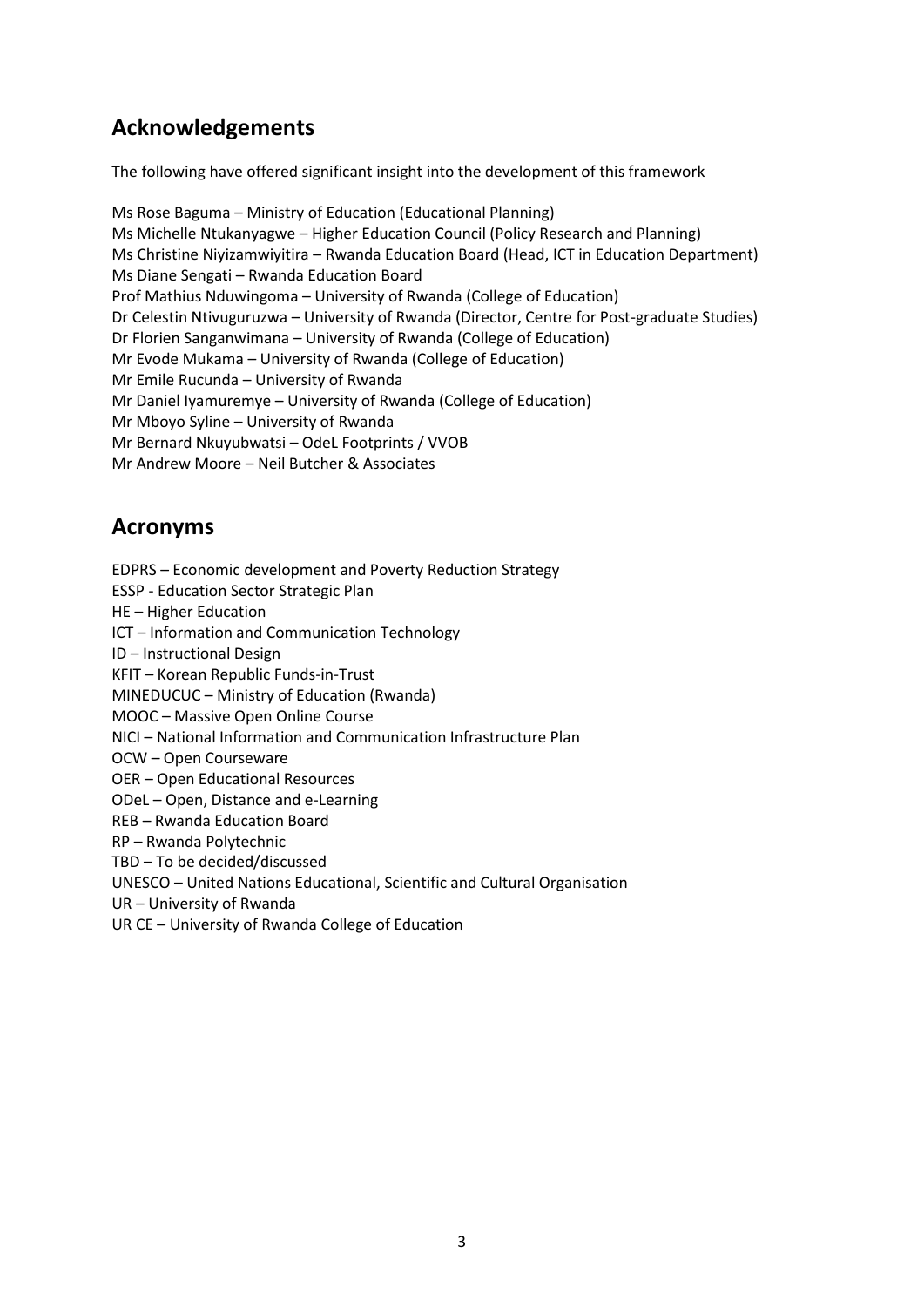### <span id="page-3-0"></span>**Introduction and Background**

#### <span id="page-3-1"></span>**Why MOOCs and OER?**

Education globally, particularly higher education (HE), is in a process of major change. This transformation is in part being driven by a need to educate more graduates yet reduce costs in doing so. Also, educationists have begun to criticize the effectiveness of traditional pedagogies in preparing new generations to contribute positively to emerging knowledge societies. Improved access of the populace to Information and Communication Technologies (ICT) and particularly the Internet is another contributing factor to educational change. Traditional views on 'how we teach, and student learn' and 'where can learning take place' are being challenged. There is now a sizable number of students happy to study at institutions outside national boundaries. Improved quality assurance also means that courses and programmes are comparable across borders. This means that local university courses can be compared to courses held elsewhere, increasing competition between institutions.

Also, in this mix of factors impacting on HE changes is the emergence of Open Education values, services and resources. The Open Education movement is committed to providing universal access to quality education. To achieve access for all HE institutions are encouraged to organise flexible learning that break down barriers restricting access for prospective students. Students should be able to craft their own learning programmes that respond to their specific needs, that are not fixed in space, but can be accessed from anywhere, anytime. In most instances this means that ideally course resources and activities should be accessed online. High costs, often associated with HE, also need to be curtailed. One strategy is to develop courses that are cost effective is to use teaching and learning resources that have open licenses, often referred to as Open Educational Resources (OER) rather than force students to buy expensive textbooks. OER are free resources, many of which, encourage repurposing or adaptation to better align the resource to local contexts. It is also possible to find Open Courseware (OCW), entire university courses, that can be adapted and redeployed in new learning environments. It is also argued that courses created by adapting OER and/or OCW speeds up development time and makes it cheaper to build contextualised HE courses. This is especially true for generic undergraduate courses.

One approach to offering free, quality education to large numbers of learners are Massive Open Online Courses (MOOCs). These free, pure online courses have attracted enrolments often totalling tens of thousands of students drawn from across the globe. Numerous universities have developed MOOCs that use online platforms, such as Coursera<sup>1</sup> or EdX<sup>2</sup> among others, to showcase their signature courses and top lecturers. The reach of MOOCs has demonstrated that soon enrolment of local students will no longer be a 'given' for higher educational institutions as students, using technology and the internet, will look further afield to find study options aligned to their needs.

MOOCs are not without issues, however, and have been characterised by high attrition and low completion rates. There have also been issues with developing a full programme of study and offering recognised accreditation. For these reasons MOOCs have not attracted large numbers of learners traditionally excluded from HE. However, despite these criticisms the MOOC model has elicited much excitement in education circles. Most educationists believe that while the MOOC as it is now is not the panacea to education's woes there is a lot of promise and is worth continued development and experimentation. MOOCs are continuingly offered by the world's top education institutions as they try to find a model that will allow them to increase enrolments without incurring major costs.

The MOOC phenomenon, described above, is already splintering into different models. There are currently different types of MOOCs each deployed differently. Educators need to be aware of these options and design learning interventions that exploit these new MOOC derivatives. According to Caerniewicz (2015)<sup>3</sup> MOOCs have evolved into Open Boundary Courses (OBC) that mix formal students with outsiders, Small

**.** 

<sup>1</sup> Coursera can be visited and experienced a[t http://www.coursea.com](http://www.coursea.com/)

<sup>&</sup>lt;sup>2</sup> Visit and experience EdX a[t https://www.edx.org/](https://www.edx.org/)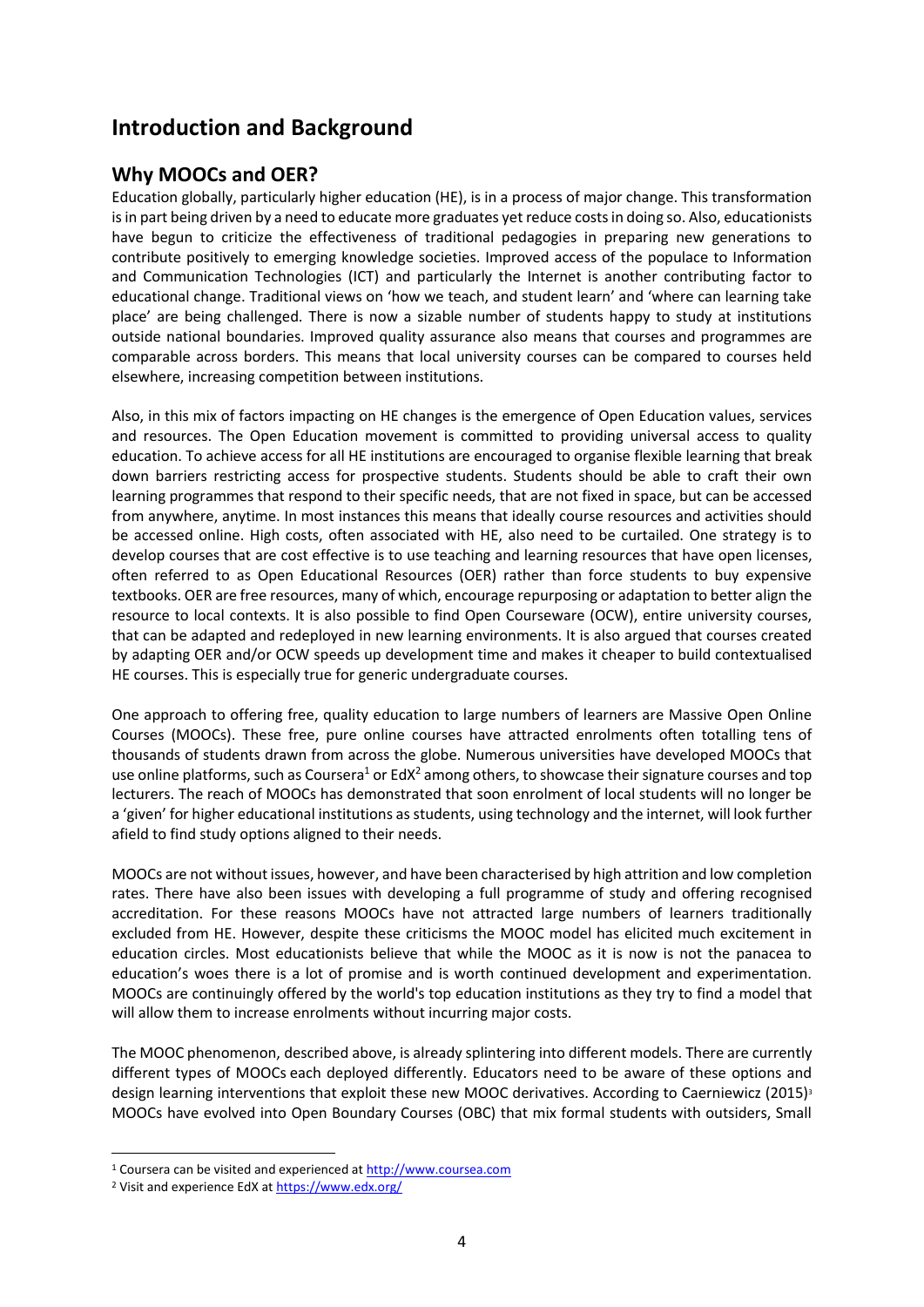Private Online Courses (SPOC) that use MOOC platforms but are for small groups of fee-paying students, Massive Online Courses (MOC) which are fee earning courses and are not open, and a Wrapped MOOC offered by institutions that use existing MOOCs, offered by others, and integrate them into their existing academic programme. New MOOC platforms and related models are constantly emerging.

Considering the changes taking place in HE it is important for Rwandan institutions to remain relevant both nationally and on the global stage. Rwanda HE institutions need to review current offerings and devise ways to make study options cost effective, flexible, that embrace technology and that are transferable. Universities and colleges should experiment to see which open education strategies, including the use of OER, OCW and MOOCs, result in improved access to quality education for all Rwandans, no matter their socio-economic background, nor their access to HE campuses. To this end the Government of Rwanda has developed a policy environment that fully supports embracing open education principles and practices.

### <span id="page-4-0"></span>**Rwanda Policy Environment**

The Government of Rwanda is committed to increasing access to quality education. The National Strategy for Transformation (2017-24) specifically sees education as one of the pillars of 'Social Transformation' and states that it is a priority to 'ensure quality of education for all aiming at building a knowledge-based economy<sup>3</sup>.' Rwanda's Vision 2020, and more recently the 2050 Vision, recognises the role of ICT at large, and open, distance and eLearning (ODeL) in transforming Rwandan citizens into skilled human capital for the socio-economic development of the country. Furthermore, The second Economic Development and Poverty Reduction Strategy (EDPRS II) and the Education Sector Strategic Plan (ESSP, 2013–2018) acknowledge the role of ODeL in increasing access to high-quality education. The 7-Year Government Programme (2010–2017) recommended that at least 50% and 30% of course programmes should be delivered through ODeL mode in higher and secondary education, respectively. The National Information and Communication Infrastructure Plan (NICI III, 2011–2015), SMART Rwanda Master Plan (2015–2020) and ICT in Education Policy (2016) also identify ODeL as a priority in enhancing access and quality at all levels of education. Furthermore, the second Economic Development and Poverty Reduction Strategy (EDPRS II) and the Education Sector Strategic Plan (ESSP, 2013–2018) acknowledge the role of ODeL in increasing access to high-quality education.

While the national ODeL vision is clearly articulated, implementation is not without its challenges. For example, the National Open, Distance and eLearning Policy (2016) identifies the following weaknesses in pursuing ODeL initiatives;

- Limited number of trained academic, technical and support staff in ODeL practices;
- Inadequate availability and access to required technology for teaching and learning in ODeL;
- Low ICT literacy of teachers and students;
- Limited awareness of ODeL as a viable mode of delivery.

In terms of capacity building the ODeL policy further states that there is a need to focus staff training and development on;

- Ensuring that ODeL practitioners can:
	- $\circ$  Design, develop, deliver, assess and provide access to high-quality teaching, learning materials within the available resources
	- o Analyse learners' progress and take appropriate responsive actions as needed;
- Providing effective ODeL training to promote change and ensure quality;
- Training curricula developers on creating and developing digital learning materials;

**<sup>.</sup>** <sup>3</sup> See Rwanda Embassy Washington. (2018). Rwanda in the next seven years (2017-2024). Available online at <https://rwandaembassy.org/rwanda-in-the-next-seven-years-2017-2024.html>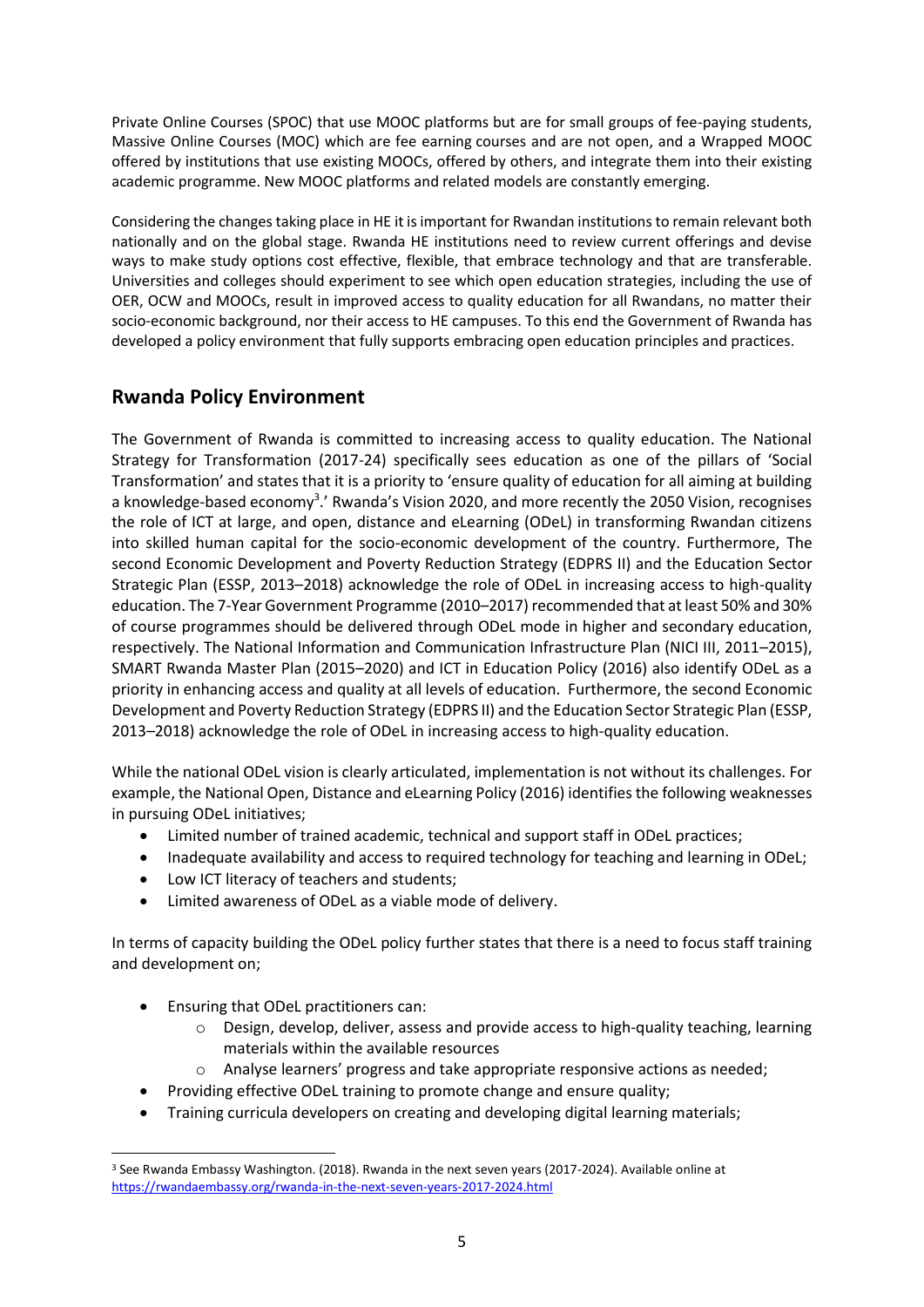- Training ODeL administrators/managers and technical and support staff in planning, management, budgeting, resource mobilisation, and monitoring and evaluation;
- Developing a cadre of technical expertise to manage and maintain ODeL systems at all levels; and
- Training ODeL staff in providing career guidance and orientation to learners.

In addition, the Ministry of Education's ICT in Education Policy (2016), also identifies the importance of ICT at HE institutions in achieving key objectives. Strategic Objective 4 states that 'enhanced teaching, learning and research through ICT integration at HLI' can be achieved in part by 'providing online services including the access of the syllabus, registrations, grades and courses'<sup>4</sup>.

The same policy on 'curriculum design, delivery and assessment' includes the call for the promotion of blended learning that embraces electronic content and 'enabling teachers to use open educational resources, Massive Open Online Courses, create electronic content and share knowledge experiences and practices using technology.'<sup>5</sup>

However, creating policy is not the same as implementation and targets identified in the ICT in Education Policy, such as 'Higher Learning Institutions will deliver 100% of the teaching using digital courses and online resources' by 2018-2019 have yet to be attained. It is hoped this document might provide a framework for Rwanda HE institutions to start moving closer to the national vision.

### <span id="page-5-0"></span>**UNESCO Support**

The vision for ICT in Education, described above, aligns with the Rwandan Government's commitment to the United Nations Sustainable Development Goals particularly goal 4 on ensuring quality education for all<sup>6</sup>. UNESCO and Korean Republic Funds-in-Trust (KFIT) are supportive of this vision and are seeking to address some of the implementation challenges. They have called for the development of a 'national framework for MOOCs and OER in Higher Education' of which staff ODeL capacity building at the Ministry of Education (MINEDUC), the Rwanda Education Board (REB), the University of Rwanda (UR) and the Rwanda Polytechnic (RP) as an essential component of the framework.

UNESCO, in conjunction with the Commonwealth of Learning, has already published on this subject. Two documents are particularly relevant for the Rwandan context; *Making Sense of MOOCs: A Guide for Policy Makers in Developing Countries*<sup>7</sup> and *OER Guidelines for Higher Educational Institutions*<sup>8</sup> .

This document outlines a framework to provide both ODeL capacity building methodology for staff at MINEDUC, REB, UR and RP as well as a set of activities to develop open education courses and materials. The training and development framework is based on recommendations identified in both the Rwandan policy environment and the UNESCO publications and constitutes a component UNESCO KFIT support. This methodology identified required skill sets that are required and a series of activities to address skill gaps.

**.** 

<sup>4</sup> See MINEDUC Rwanda. (2016). ICT in Education Policy. P6

<sup>5</sup> See MINEDUC Rwanda. (2016). ICT in Education Policy. P11-12

<sup>6</sup> Se[e http://www.rw.undp.org/content/rwanda/en/home/sustainable-development-goals/goal-4-quality-education.html](http://www.rw.undp.org/content/rwanda/en/home/sustainable-development-goals/goal-4-quality-education.html) <sup>7</sup> Access online a[t http://unesdoc.unesco.org/images/0024/002451/245122E.pdf](http://unesdoc.unesco.org/images/0024/002451/245122E.pdf)

<sup>8</sup> Access online at UNESCO - <http://unesdoc.unesco.org/images/0021/002136/213605e.pdf>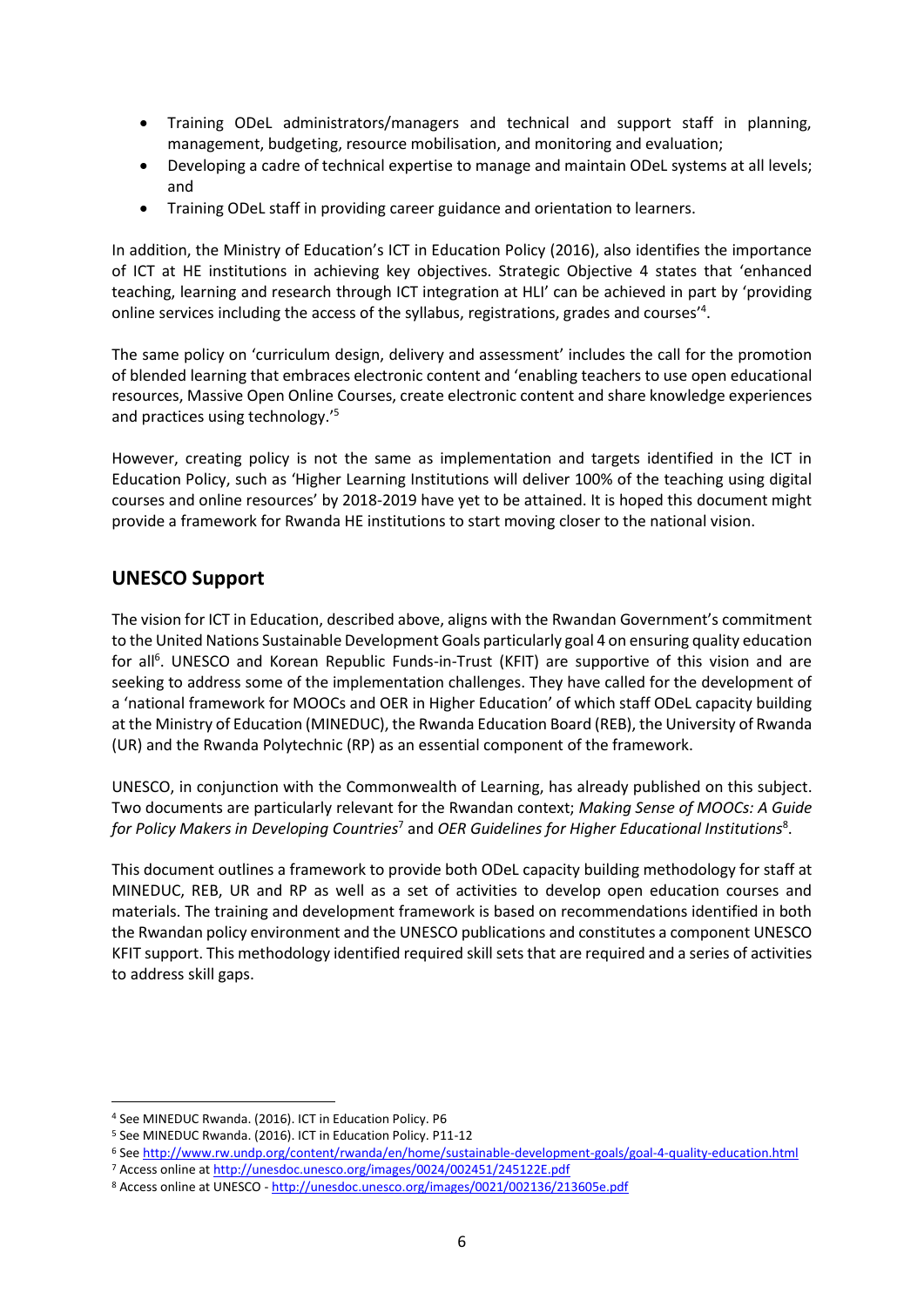### <span id="page-6-0"></span>**National Framework on MOOCs and OER**

The framework assumes that for the Rwanda Ministry of Education (MINEDUC), the Rwanda Education Board (REB), the University of Rwanda (UR) and the Rwanda Polytechnic (RP) to embrace the use of ODeL, OER and MOOCs there needs to be a phase of capacity building to provide staff with skills, know-how and knowledge on how best to *design* open, blended learning education courses and programmes. A second phase would be to provide opportunities for staff at these institutions *develop* and *deploy* such courses and/or material. It will also be necessary to run advocacy campaigns to spread awareness of the potential benefits of studying using open resources and online platforms. Advocacy campaigns need to be aimed not only at officials in the key institutions but also the general public, prospective students and within industry.

### <span id="page-6-1"></span>**A] Institutional Capacity - Required Skill Sets and Competencies**

To implement ODeL effectively, various skill sets need to be in place at the MINEDUC, REB, UR and RP. Ideally, other educational service providers should also be aware of the potential benefits of ODeL and acquire appropriate skills. The skill sets, however, are not the same for each institution, nor are they the same for individuals within an institution. Each has a different combination of skill requirements. Based on the UNESCO documents the following skill sets have been identified below.

One of the first activities to address ODel capacity building will be to audit the skills gap at each of the four institutions. At this juncture, until engagement with these institutions can identify who specifically within their organisations need which skills, a simple tick  $(v')$  has been used in the grids below to identify that a skill set is required within that institution.

#### **Common ICT Skills**

ODeL, MOOCs and OER exploit technology and it is essential that practitioners are comfortable and familiar with ICT if they are to function in this space. The following skill set descriptions are broad but demonstrate how essential basic ICT skills are for all stakeholders. If these skills are not in place, then it is essential that staff have an opportunity to develop these skills.

| <b>Skill Set 1: Common ICT Skills</b><br>- Applies to all personnel |                                                                                                                                                                                                                                             |                                                                                                                                                                                                                                                                                                                              |                                                                                                                                                                                                                               |
|---------------------------------------------------------------------|---------------------------------------------------------------------------------------------------------------------------------------------------------------------------------------------------------------------------------------------|------------------------------------------------------------------------------------------------------------------------------------------------------------------------------------------------------------------------------------------------------------------------------------------------------------------------------|-------------------------------------------------------------------------------------------------------------------------------------------------------------------------------------------------------------------------------|
| Skill set and/or<br>Competencies                                    | Entry level<br>Laptop/smart device<br>orientation, introduction to<br>productivity suite applications,<br>e-mail and Internet search.<br>Basic introduction to benefits<br>and challenges associated with<br>integrating ICT into education | <i>Intermediate</i><br>Ability to use common<br>educational digital tools and<br>create open resources<br>including text documents,<br>create and edit images,<br>develop simulations and video<br>resources etc.) and use social<br>networking tools for<br>educational purposes (Face<br>Book and WhatsApp groups<br>etc.) | Advanced<br>Introduction to MOOC<br>platforms, Learning<br>Management Systems (LMS)<br>and other online learning<br>environments. Creating online<br>teaching and learning<br>environments that support<br>pervasive learning |
| University of<br>Rwanda                                             |                                                                                                                                                                                                                                             |                                                                                                                                                                                                                                                                                                                              |                                                                                                                                                                                                                               |
| <b>Rwanda Education</b><br>Board                                    |                                                                                                                                                                                                                                             |                                                                                                                                                                                                                                                                                                                              |                                                                                                                                                                                                                               |
| Ministry of<br>Education                                            |                                                                                                                                                                                                                                             |                                                                                                                                                                                                                                                                                                                              |                                                                                                                                                                                                                               |
| Rwanda<br>Polytechnic                                               |                                                                                                                                                                                                                                             |                                                                                                                                                                                                                                                                                                                              |                                                                                                                                                                                                                               |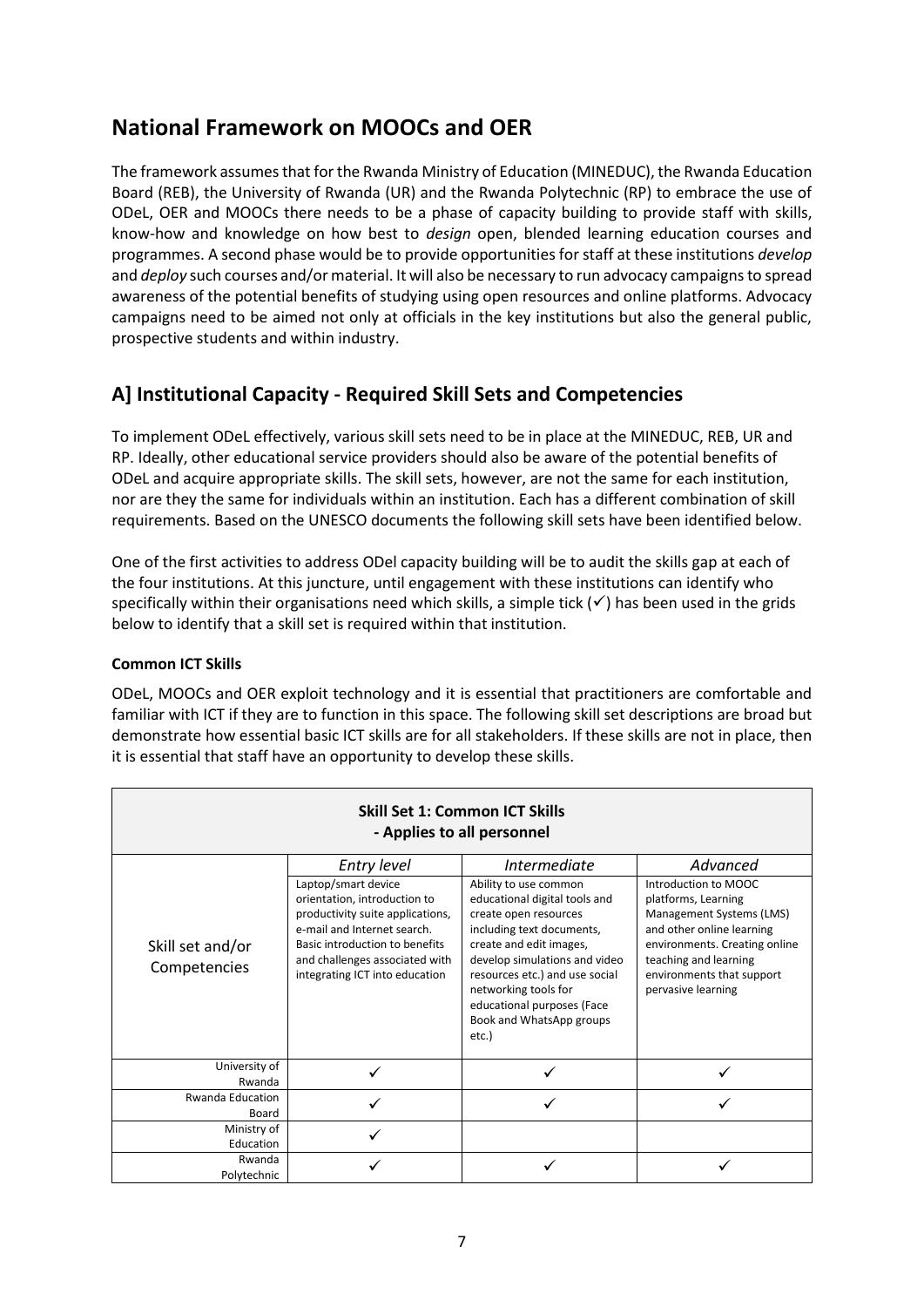#### **Technology & Open Education**

An essential component of ODeL, MOOCs and OER is the ability to harness the potential of available technology and derive benefit from resources and collaboration made available by open education. This skill set ranges from a basic awareness of what is possible, the ability to implement components of open education and ultimately design business models so that cost efficiencies can be leveraged.

| Skill Set 2: Open Education / ICT in Education Global Trends / UNESCO Sustainable Goals<br>- Applies to Management, Curriculum Specialists, Course Developers and Educators |                                                                                                                                                                                            |                                                                                                                                                                    |                                                                                                                                                                                                                                                               |
|-----------------------------------------------------------------------------------------------------------------------------------------------------------------------------|--------------------------------------------------------------------------------------------------------------------------------------------------------------------------------------------|--------------------------------------------------------------------------------------------------------------------------------------------------------------------|---------------------------------------------------------------------------------------------------------------------------------------------------------------------------------------------------------------------------------------------------------------|
|                                                                                                                                                                             | Awareness of trends                                                                                                                                                                        | Implementation                                                                                                                                                     | <b>Policy &amp; Business</b><br><b>Models</b>                                                                                                                                                                                                                 |
| Skill set and/or<br>Competencies                                                                                                                                            | Awareness of Open Education,<br>Open Educational Resources,<br>Creative Commons Licensing,<br>MOOCs, UNESCO Sustainability<br>Goals and national ICT in<br>Education policy and priorities | Ability to review and adapt<br>open courseware and open<br>educational resources in<br>alignment with national and<br>institutional ICT in Education<br>priorities | Ability to review and suggest<br>revisions to the national and<br>institutional policy<br>environment to encourage<br>adoption of open education<br>strategies and to devise<br>institutional business models<br>that exploit potential cost<br>efficiencies. |
| Alignment with skills identified<br>in Guidelines for OER in HE,<br>p17-20                                                                                                  | 1a, b, c, & 2a                                                                                                                                                                             | 4a, b, c, d, e, f, h, l, j, k, l, m, n,<br>$o, p, q, r$ and s                                                                                                      | 3 & 4g                                                                                                                                                                                                                                                        |
| Alignment with knowledge<br>identified in Making Sense of<br><b>MOOCs</b>                                                                                                   | p15-20, p31-36                                                                                                                                                                             |                                                                                                                                                                    | p21-30, p65, p69-80                                                                                                                                                                                                                                           |
| University of<br>Rwanda                                                                                                                                                     | ✓                                                                                                                                                                                          | ✓                                                                                                                                                                  |                                                                                                                                                                                                                                                               |
| <b>Rwanda Education</b><br>Board                                                                                                                                            |                                                                                                                                                                                            |                                                                                                                                                                    |                                                                                                                                                                                                                                                               |
| Ministry of<br>Education                                                                                                                                                    |                                                                                                                                                                                            |                                                                                                                                                                    |                                                                                                                                                                                                                                                               |
| Rwanda<br>Polytechnic                                                                                                                                                       |                                                                                                                                                                                            |                                                                                                                                                                    |                                                                                                                                                                                                                                                               |

#### **Effective Pedagogy and Instructional Design (ID)**

The development of ODeL and MOOC courses and associated course materials require designers and developers to be able to craft learning environments that embrace sound pedagogical principles, particularly to work in blended or online environments. In addition, designers and developers need to build technology mediated learning environments that embrace sound instructional design principles. This will ensure learners can successfully function in such environments.

| Skill Set 3: Effective Pedagogy and Instructional Design for Technology-assisted Learning<br>- Applies to Curriculum Specialists, Course Developers, Educators and Technical Support |                                                                                                                                                                                                     |                                                                                                                         |                                                                                                                                                                                                               |
|--------------------------------------------------------------------------------------------------------------------------------------------------------------------------------------|-----------------------------------------------------------------------------------------------------------------------------------------------------------------------------------------------------|-------------------------------------------------------------------------------------------------------------------------|---------------------------------------------------------------------------------------------------------------------------------------------------------------------------------------------------------------|
|                                                                                                                                                                                      | Awareness of                                                                                                                                                                                        | Design courses using                                                                                                    | <b>Technical skills to</b>                                                                                                                                                                                    |
|                                                                                                                                                                                      | education theories                                                                                                                                                                                  | appropriate pedagogy                                                                                                    | support development                                                                                                                                                                                           |
|                                                                                                                                                                                      | and paradigms                                                                                                                                                                                       | and ID                                                                                                                  | of courseware                                                                                                                                                                                                 |
| Skill set and/or<br>Competencies                                                                                                                                                     | Awareness of blended learning<br>vs. online learning vs.<br>traditional approaches to<br>learning. Instructional design<br>basic principles to support<br>both face-to-face and online<br>learning. | Design blended and online<br>courses using open<br>educational resources that<br>support learner-centred<br>approaches. | Build and deploy online<br>courseware that encourages<br>both independent and<br>collaborative learning using<br>appropriate platforms such as<br>a Learning Management<br>Systems and/or a MOOC<br>platforms |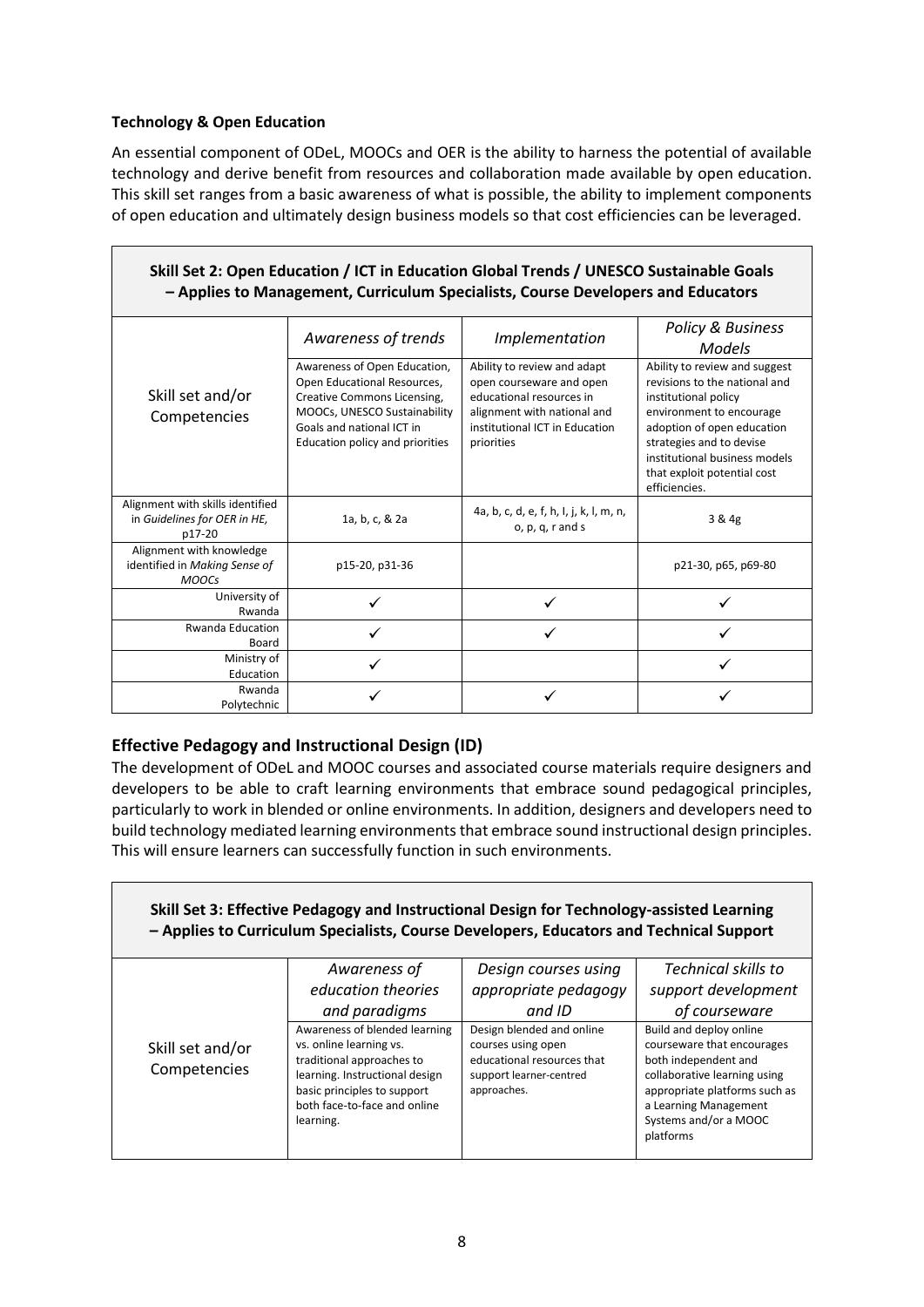| Alignment with skills identified<br>in Guidelines for OER in HE,<br>p17-20 | 4f | 4f & 6 | 4h, 5a, b, c, d |
|----------------------------------------------------------------------------|----|--------|-----------------|
| Alignment with knowledge<br>identified in Making Sense of<br><b>MOOCs</b>  |    | p48-49 | p51-55          |
| University of<br>Rwanda                                                    |    |        |                 |
| <b>Rwanda Education</b><br>Board                                           |    |        |                 |
| Ministry of<br>Education                                                   |    |        |                 |
| Rwanda<br>Polytechnic                                                      |    |        |                 |

#### **Effective Assessment Strategies**

Another necessary skill set to support ODeL and MOOCs is the ability to use technology to support authentic assessment.

| <b>Skill Set 4: Assessment Strategies</b><br>- Applies to Curriculum Specialists, Course Developers and Educators                                   |                                                                                                                                                                  |                                                                                                                                                                                                                                                                           |  |
|-----------------------------------------------------------------------------------------------------------------------------------------------------|------------------------------------------------------------------------------------------------------------------------------------------------------------------|---------------------------------------------------------------------------------------------------------------------------------------------------------------------------------------------------------------------------------------------------------------------------|--|
| Entry level                                                                                                                                         | <i>Intermediate</i>                                                                                                                                              | Advanced                                                                                                                                                                                                                                                                  |  |
| Awareness of appropriate<br>assessment strategies to<br>support diagnostic, formative<br>and summative assessments.<br>Design authentic assessments | Ability to design authentic<br>technology-assisted<br>assessment opportunities<br>using open resources for<br>diagnostic, formative and<br>summative assessment. | Build authentic technology<br>assisted assessments using<br>open resources. Set up online<br>examinations (with<br>appropriate security) as well as<br>setting up continuous<br>assessment using e-portfolios.<br>Set up grade systems in a<br>Learning Management System |  |
|                                                                                                                                                     |                                                                                                                                                                  |                                                                                                                                                                                                                                                                           |  |
| 4j                                                                                                                                                  | 4j                                                                                                                                                               | 4i                                                                                                                                                                                                                                                                        |  |
| <b>NA</b>                                                                                                                                           | <b>NA</b>                                                                                                                                                        | <b>NA</b>                                                                                                                                                                                                                                                                 |  |
| ✓                                                                                                                                                   | ✓                                                                                                                                                                |                                                                                                                                                                                                                                                                           |  |
|                                                                                                                                                     | ✓∗                                                                                                                                                               | $\checkmark$                                                                                                                                                                                                                                                              |  |
|                                                                                                                                                     |                                                                                                                                                                  |                                                                                                                                                                                                                                                                           |  |
|                                                                                                                                                     |                                                                                                                                                                  |                                                                                                                                                                                                                                                                           |  |
|                                                                                                                                                     |                                                                                                                                                                  |                                                                                                                                                                                                                                                                           |  |
|                                                                                                                                                     |                                                                                                                                                                  |                                                                                                                                                                                                                                                                           |  |
|                                                                                                                                                     |                                                                                                                                                                  |                                                                                                                                                                                                                                                                           |  |

\* To support recognition of in-service teacher training

 $\blacksquare$ 

#### **Quality Assurance | Monitoring & Evaluation**

With any courseware development process, it is essential to assure the materials for quality. In addition, as many Rwandan users will be new to MOOCs, OER and technology it is important that the course are monitored and regularly evaluated in terms of effectiveness. Such skill sets also need to be in place within ODeL institutions.

| Skill Set 5: Courseware Quality Assurance and Monitoring and Evaluation Strategies<br>- Applies to Management and Researchers |                                    |
|-------------------------------------------------------------------------------------------------------------------------------|------------------------------------|
| <b>Quality Assurance</b>                                                                                                      | <b>Monitoring &amp; Evaluation</b> |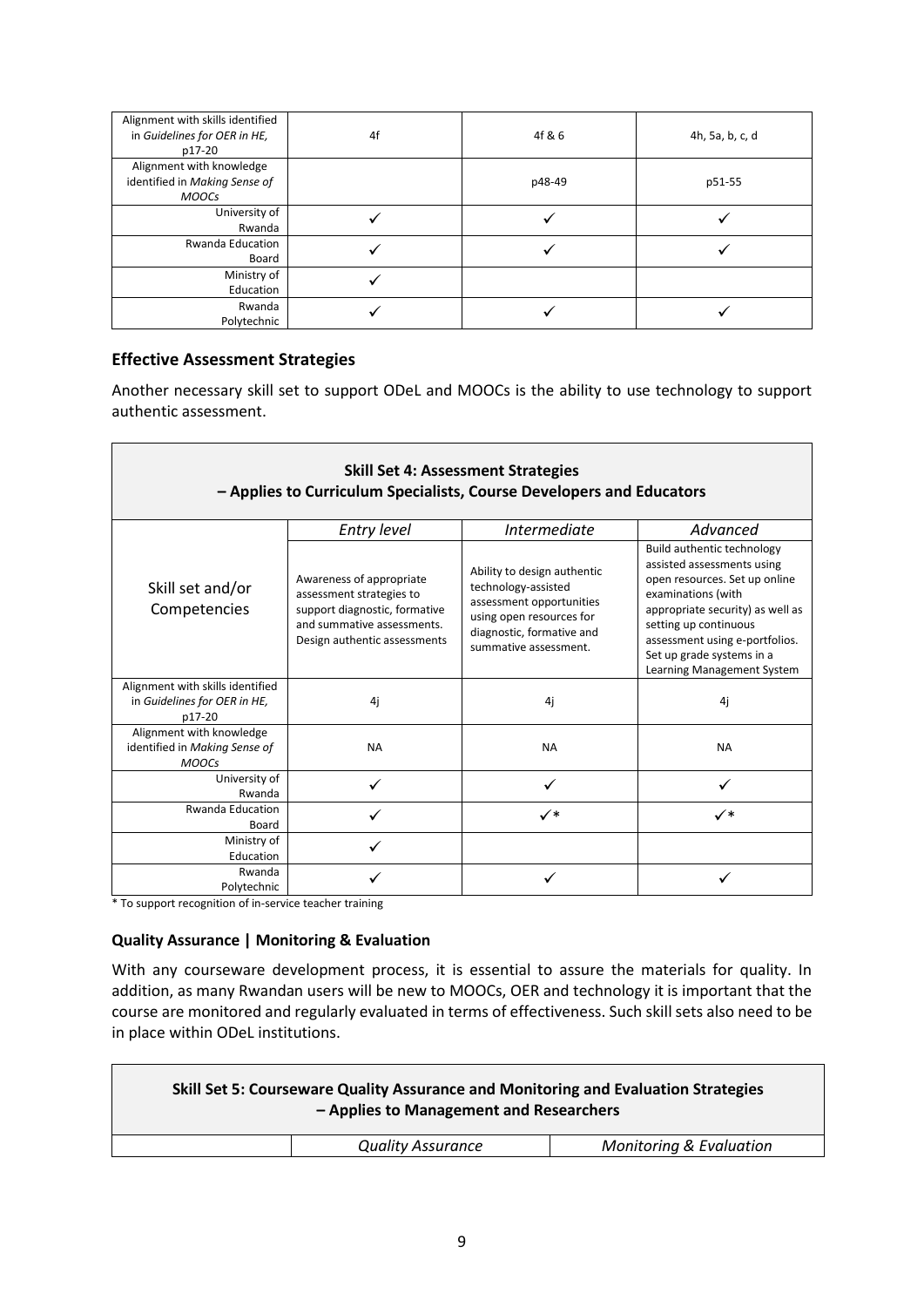|                                                                            | Design a process to evaluate the quality of<br>ODeL and MOOC courseware b and provide<br>critical feedback to inform revisions | Design a Monitoring and Evaluation strategy to<br>ascertain the effective deployment of ODeL and<br>MOOCs and ascertain the courseware<br>effectiveness. |
|----------------------------------------------------------------------------|--------------------------------------------------------------------------------------------------------------------------------|----------------------------------------------------------------------------------------------------------------------------------------------------------|
| Alignment with skills identified<br>in Guidelines for OER in HE,<br>p17-20 |                                                                                                                                |                                                                                                                                                          |
| Alignment with knowledge<br>identified in Making Sense of<br><b>MOOCs</b>  | pp 37-44                                                                                                                       | p56-57                                                                                                                                                   |
| University of<br>Rwanda                                                    |                                                                                                                                |                                                                                                                                                          |
| <b>Rwanda Education</b><br>Board                                           |                                                                                                                                |                                                                                                                                                          |
| Ministry of<br>Education                                                   |                                                                                                                                |                                                                                                                                                          |
| Rwanda<br>Polytechnic                                                      |                                                                                                                                |                                                                                                                                                          |

#### **Facilitation & Support**

In technology mediated courses, particularly ODeL and MOOCs, student learning support needs to be designed into the course activities. The ability to support learning can be either automated by technology and/or supported by trained online facilitators or e-tutors.

| <b>Skill Set 6: Support &amp; Facilitation Strategies</b><br>- Applies to Educators |                                                                                                                                         |  |  |
|-------------------------------------------------------------------------------------|-----------------------------------------------------------------------------------------------------------------------------------------|--|--|
|                                                                                     | Design Develop and Provide Student Support                                                                                              |  |  |
|                                                                                     | The ability to support learning in a blended learning environment using technology where possible but<br>also online human facilitators |  |  |
| Alignment with skills identified<br>in Guidelines for OER in HE,<br>p17-20          | <b>NA</b>                                                                                                                               |  |  |
| Alignment with knowledge<br>identified in Making Sense of<br><b>MOOCs</b>           | <b>NA</b>                                                                                                                               |  |  |
| University of<br>Rwanda                                                             | ✓                                                                                                                                       |  |  |
| <b>Rwanda Education</b><br>Board                                                    |                                                                                                                                         |  |  |
| Ministry of                                                                         |                                                                                                                                         |  |  |
| Education                                                                           |                                                                                                                                         |  |  |
| Rwanda<br>Polytechnic                                                               |                                                                                                                                         |  |  |

#### **Collaboration & Sharing**

Once ODeL institutions are running courses it will be necessary to promote them, as well as share the resources with others within the open community. Skills required at this juncture will be to communicate, research and share. Technical support will be required to coordinate technologies designed to expedite communication, distribute resources and collect research data.

| <b>Skill Set 7: Collaboration Sharing &amp; Distribution of Open Resources</b><br>- Applies to Management, Researchers, Educators and Technical Support |                                                                                                     |                                                                                                 |                                                                                                                         |
|---------------------------------------------------------------------------------------------------------------------------------------------------------|-----------------------------------------------------------------------------------------------------|-------------------------------------------------------------------------------------------------|-------------------------------------------------------------------------------------------------------------------------|
|                                                                                                                                                         | Communication                                                                                       | Research                                                                                        | <b>Technical</b>                                                                                                        |
|                                                                                                                                                         | Design a collaboration /<br>communication mechanism<br>using technology to develop<br>and share OER | Conduct research into the<br>effectiveness of OER and<br>MOOC usage within a<br>Rwandan context | Develop a database, repository<br>to store and distribute open<br>content. Support<br>communication and collect<br>data |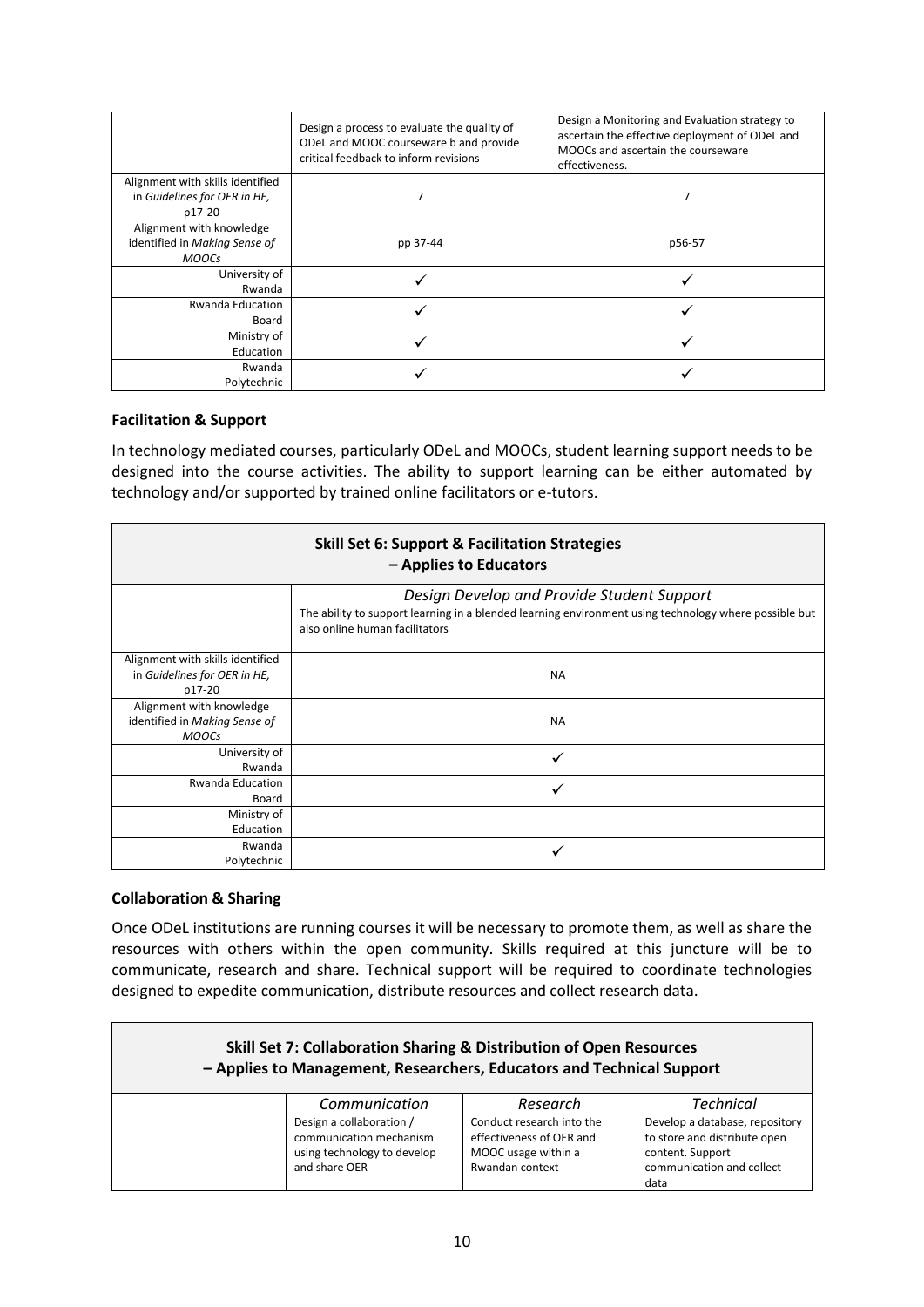| Alignment with skills identified<br>in Guidelines for OER in HE,<br>p17-20 | 9      | 9              | 8 |
|----------------------------------------------------------------------------|--------|----------------|---|
| Alignment with knowledge<br>identified in Making Sense of<br><b>MOOCs</b>  | p63-67 |                |   |
| University of<br>Rwanda                                                    |        |                |   |
| <b>Rwanda Education</b><br>Board                                           |        |                |   |
| Ministry of<br>Education                                                   |        | $\checkmark^*$ |   |
| Rwanda<br>Polytechnic                                                      |        |                |   |

<span id="page-10-0"></span>\* Specifically the Research Commission

### **B] Advocacy Campaign**

training key staff members to ensure the above capacity is in place within each institution will be critical but it is also necessary to inform the wider community of the potential benefits of using ODeL, MOOCs and using OER. It will be necessary to also conduct an information campaign. In the past the public has considered online education inferior to face-to-face study. The potential benefits and challenges of studying via LMS, MOOCs needs to be made open. Also, the different mindset required to excel in this environment also needs to be made public.

To this end a campaign should include brochures, social media messages, web site information pages and even include traditional media outlets such as video/TV segments, radio broadcasts and newspaper articles to ensure it reaches the broader public.

Staff within the key institutions should also be targeted so that they are aware of the crucial role MOOCs and ODeL courses play in the contemporary world and that they aware of ways technology and open learning will impact the entire organisation.

### <span id="page-10-1"></span>**C] ODeL, MOOC and OER Courseware Development Phase**

To provide a context for staff development and the provision of ODeL capacity at UR, REB and MINEDUC, as described above, a training methodology is described in the table below. Specific details and timelines will emerge after detailed consultation with institutional stakeholders. This document provides suggested training approach that will result in open products that can be used when offering ODeL and MOOC courses.

To achieve this result training needs to be competency based and not purely theoretical in nature. All capacity building initiatives must produce real skills and participants need opportunities to use these skills in support of designing, developing and deploying ODeL and MOOC courses. Therefore, whether the trained skill or knowledge is about curriculum design, courseware development, assessment, quality assurance, facilitation skills or monitoring and evaluation, participants need an opportunity to engage skills and knowledge in a real-world setting. Consequently, the training methodology for all seven skill sets should be coordinated so that the recipients use them to roll out actual study/training interventions.

#### **Proposed Activities**

The following is a list of activities recommended to support the acquisition of ODeL, OER and MOOC skills and knowledge at UR, RP, REB and MINEDUC. Because of different mandates and allocated training budgets it is anticipated that the three institutions will train predominately alone but on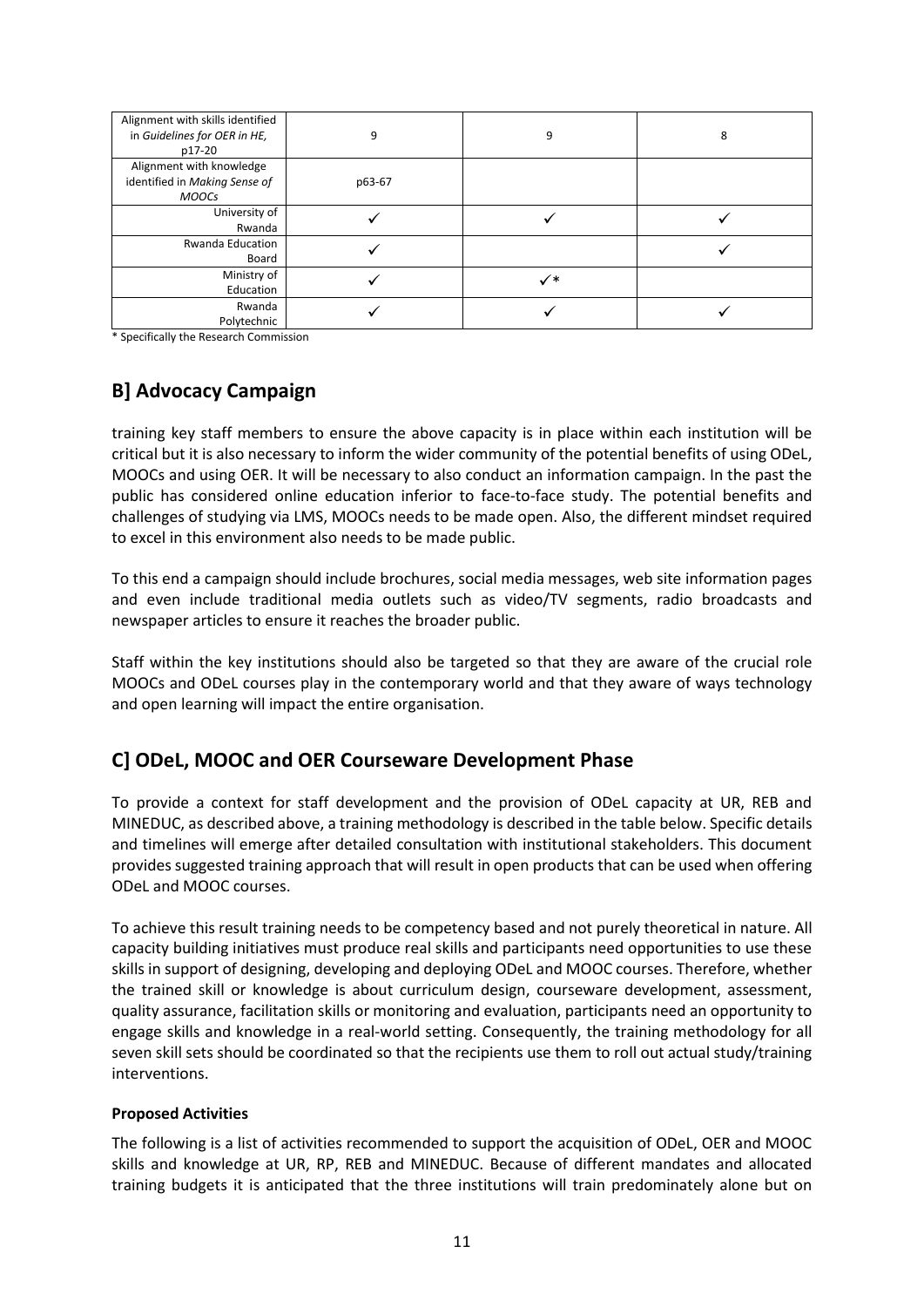occasion come together when an external service provider has been secured to offer specialised training.

|                | <b>Proposed Activities</b>                                                                                                                                                                                                                                                                                                                                                                                                                                                                                                                                                                                                                                                                                                             |
|----------------|----------------------------------------------------------------------------------------------------------------------------------------------------------------------------------------------------------------------------------------------------------------------------------------------------------------------------------------------------------------------------------------------------------------------------------------------------------------------------------------------------------------------------------------------------------------------------------------------------------------------------------------------------------------------------------------------------------------------------------------|
| $\mathbf{1}$   | <b>Governance - Establish Coordinating Entity &amp; Facilitator</b><br>A small coordinating entity, made up of representatives from each of the four main institutions<br>and possibly other interested parties, is tasked with coordinating the capacity building and<br>development of ODeL and MOOC courseware.                                                                                                                                                                                                                                                                                                                                                                                                                     |
|                | It might be possible to use existing committees such as the Technical Working Group with its<br>shared chair between MINEDUC and UNESCO. This group already has representation from the<br>four main institutions.                                                                                                                                                                                                                                                                                                                                                                                                                                                                                                                     |
|                | One individual identified from within the coordinating entity needs to be resourced and<br>empowered to interact on behalf of all four institutions to ensure the training and development<br>of courseware takes place.                                                                                                                                                                                                                                                                                                                                                                                                                                                                                                               |
|                | She/He needs to ensure that arising out of the new skills training a series of MOOCs and OER<br>based courses are ready for deployment. This facilitator/coordinator could be drawn from<br>current experts at UR or REB. Alternatively, if funding is available, the coordinator could be<br>appointed externally but needs to resident in Rwanda and have access to UR, REB and<br>MINEDUC.                                                                                                                                                                                                                                                                                                                                          |
|                | Ideally this person would monitor progress and results. The ICT in Education policy already has<br>some high-level targets. Currently there is, however, no mechanism to collect data/evidence of<br>what is happening in terms of the development of ODeL, MOOCs and OER development. The<br>coordinator could coordinate the collection, storage and analysis of this information in order to<br>report on progress towards the policy targets.                                                                                                                                                                                                                                                                                      |
| $\overline{2}$ | <b>Conduct Personnel Skills Audit</b><br>Audit UR, RP, REB and MINEDUC to determine staff skills gaps in support of developing ODeL,<br>MOOCs and OER. Audit should include who within each institution needs which set of skills. (See<br>Appendix A for sample Audit template). Currently the Work Force Development Authority (WDA)<br>could be commissioned to conduct the audit for RP and the Higher Education Council (HEC) for<br>the UR. MINEDUC and REB should be tasked with auditing themselves.                                                                                                                                                                                                                           |
| 3              | <b>Identify Available Courses and Materials for Training</b><br>Identify where skills training could be acquired for identified personnel across all seven skill sets.<br>Some of the training would be delivered by local and international 3rd party service providers<br>while other courses could be developed specifically for the Rwandan ODeL context and designed<br>to be re-used as new personnel join and require development. These courses could be<br>developed from OER and distributed using UR's or REB's Learning Management System. An<br>index of what training courses or materials are available should be compiled. From the index it<br>can then be determined what needs to be developed locally or in-house. |
| 4              | <b>Negotiate Goals, Targets and Milestones</b><br>To provide purpose and direction to the training a set of goals, targets and milestones should be<br>negotiated with UR, RP, REB and MINEDUC and published. Institutions should commit to<br>developing several MOOCs and OER based courses to provide personnel with purpose to attend<br>training. In some instances, there are already institutional strategic plans that make these                                                                                                                                                                                                                                                                                              |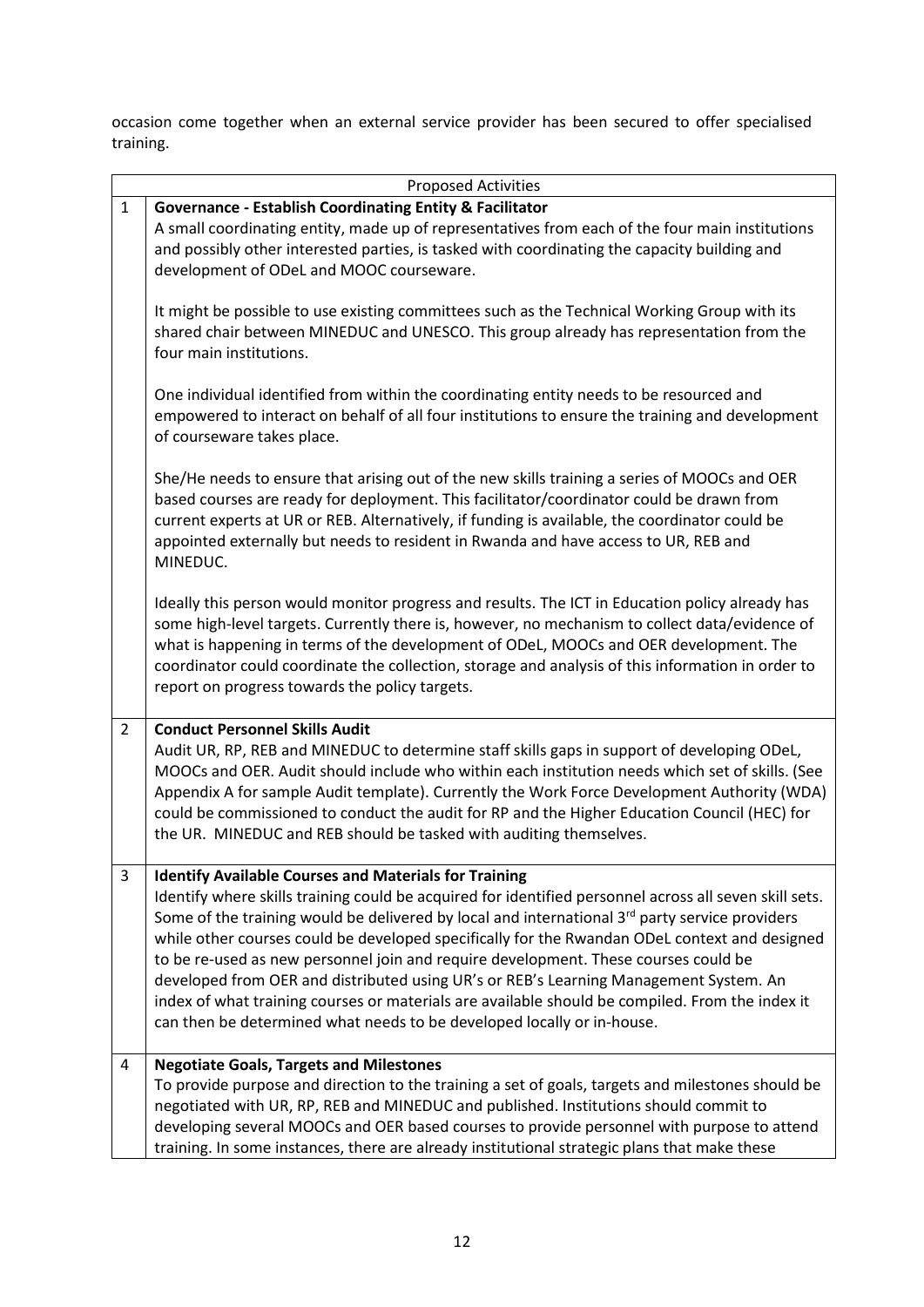|                | targets explicit. Consequently, the ODeL, MOOC and OER goals, targets and milestones should<br>align with these plans.                                                                                                                                                                                                                                                                                                                                                                                                                                                                                                                                                                                               |
|----------------|----------------------------------------------------------------------------------------------------------------------------------------------------------------------------------------------------------------------------------------------------------------------------------------------------------------------------------------------------------------------------------------------------------------------------------------------------------------------------------------------------------------------------------------------------------------------------------------------------------------------------------------------------------------------------------------------------------------------|
|                | These goals, targets and milestones should then be linked to the job profiles/performance<br>contracts of new and existing institutional personnel to ensure accountability and motivation to<br>complete the design, development and deployment of ODeL and MOOC courses and the<br>development of OER.                                                                                                                                                                                                                                                                                                                                                                                                             |
| 5              | <b>Publish a Roadmap for MOOCs and OER</b>                                                                                                                                                                                                                                                                                                                                                                                                                                                                                                                                                                                                                                                                           |
|                | Production of an officially sanctioned road map in which goals, targets and timelines are<br>officially sanctioned by highest authority and made public to ensure expectation.                                                                                                                                                                                                                                                                                                                                                                                                                                                                                                                                       |
| 6              | <b>Identify Technical Platform(s)</b>                                                                                                                                                                                                                                                                                                                                                                                                                                                                                                                                                                                                                                                                                |
|                | Prior to training it is important that all three institutions have agreed on which technical                                                                                                                                                                                                                                                                                                                                                                                                                                                                                                                                                                                                                         |
|                | platform(s) they will coordinate efforts. For example, visit this link for a comparison of MOOC<br>platforms. Agreement is required to standardise training across the institutions.                                                                                                                                                                                                                                                                                                                                                                                                                                                                                                                                 |
|                | Currently both UR and REB use a Moodle learning management system to distribute courseware<br>but it might be worth investigating if a dedicated MOOC platform might be a better option for<br>dedicated MOOCs.                                                                                                                                                                                                                                                                                                                                                                                                                                                                                                      |
| $\overline{7}$ | <b>Conduct Capacity Building Training</b>                                                                                                                                                                                                                                                                                                                                                                                                                                                                                                                                                                                                                                                                            |
|                | Individual staff are trained in the appropriate skill sets identified in the personnel skills audit.<br>Where appropriate staff training incorporates developing products that can be used in<br>forthcoming ODeL initiatives e.g. MOOCs and OER based courses.                                                                                                                                                                                                                                                                                                                                                                                                                                                      |
| 8              | Development of a Curriculum for ODeL and MOOCs courses<br>Arising out of the ongoing capacity building training courses described above, those staff who<br>have been identified to develop ODeL and MOOC courseware need to develop a curriculum map<br>of the first set of ODeL and MOOC courses to be developed. In some instances, the courseware<br>developers and subject experts might want to adapt an existing course rather than build from<br>scratch as this is an easier option. The curriculum map would include the identification of<br>outcomes, content, teaching methodology, the blend of technology vs face-to-face instruction,<br>notional hours and available OER/OCW that could be adapted. |
|                | It is possible to have each institution develop its own dedicated curriculum for courseware or to<br>collaborate on the development of a curriculum that is pertinent to all four institutions.                                                                                                                                                                                                                                                                                                                                                                                                                                                                                                                      |
| 9              | <b>Building ODeL and MOOC Courseware</b><br>The teams drawn from UR, RP, REB and MINEDUC who have benefited from the training would<br>then build the courses described in the curriculum map in the platform identified because of<br>activity 6 above. Currently REB and UR use a Moodle LMS so it possible that the courses will be<br>built in this platform.                                                                                                                                                                                                                                                                                                                                                    |
| 10             | <b>Commission Development of Additional Training Materials</b>                                                                                                                                                                                                                                                                                                                                                                                                                                                                                                                                                                                                                                                       |
|                | Any specific training materials or resources required for the units of study that cannot be found                                                                                                                                                                                                                                                                                                                                                                                                                                                                                                                                                                                                                    |
|                | as existing OER/OCW, nor are within the capacity of UR, RP or REB developers to create, need to<br>be commissioned locally or if necessary, by international service providers. These items could                                                                                                                                                                                                                                                                                                                                                                                                                                                                                                                    |
|                | include video production, graphic design, multimedia elements, simulations etc.                                                                                                                                                                                                                                                                                                                                                                                                                                                                                                                                                                                                                                      |
| 11             | Finalise development and quality assure ODeL courses and MOOCs                                                                                                                                                                                                                                                                                                                                                                                                                                                                                                                                                                                                                                                       |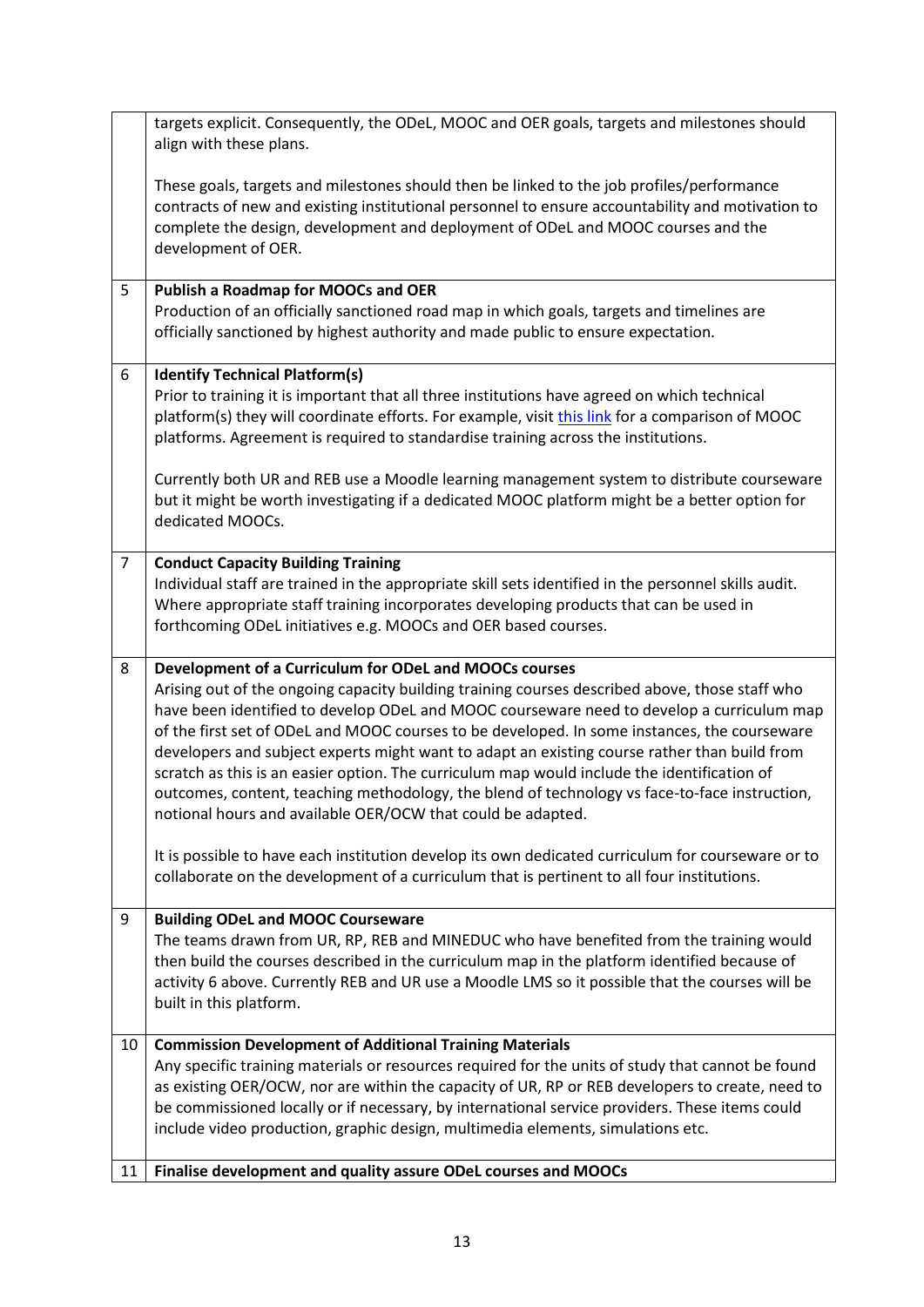|    | The first cut or each ODel course or MOOC need to be quality assured (QA). A QA team, recently<br>trained, would ascertain if the course activities elicit evidence that the course outcomes were<br>achieved. They will investigate student support options, the assessment strategy, technical<br>performance of the platform etc.                                                             |
|----|--------------------------------------------------------------------------------------------------------------------------------------------------------------------------------------------------------------------------------------------------------------------------------------------------------------------------------------------------------------------------------------------------|
|    | Both UR and RP already have QA units in place. It will be imperative, however, that personnel<br>are comfortable in quality assuring courses and materials designed to support a blended or fully<br>online learning environment. While the educational principles from traditional teaching and<br>learning remain the same the execution is different for courses that have online components. |
| 12 | Deploy and Monitor ODeL Courses and skills of Personnel Involved                                                                                                                                                                                                                                                                                                                                 |
|    | In this activity the ODel courses and MOOCs will be run as pilots or fully fledged ODeL courses or<br>MOOCs over several weeks or months. The team trained to monitor and collect data on the<br>effectiveness of courses will evaluate the success of the courses and their materials. They will<br>also need to decide if the courses are sustainable over the medium to long term.            |
| 13 | <b>Research effectiveness</b><br>The Monitoring & Evaluation team will publish recommendations to inform revision of both the<br>courseware but also the professional development programme as well as make a comment on<br>the targets published in the policy documents.                                                                                                                       |

### <span id="page-13-0"></span>**D] Specific Institutional Support**

#### **Rwanda Education Board**

Certain representatives from REB stated that ODeL and MOOCs, while potentially useful for teacher education, have a minor role in Basic Education if at all and are not considered a priority when training teachers. However, in contrast OER have great potential both in teacher training but also in the development of teaching resources for educators. OER have already played a significant role in the development of the *ICT Essentials for Teachers* blended learning course and in the development of the REB/UNESCO *e-Assessment Question Bank* project. REB would value more capacity development of their staff in the skills associated with OER. REB believe that training could cut across the REB divisions such as ICT, Teacher development, curriculum and examinations as well as the REB management. Ideally, allied government agencies should also be beneficiaries of OER advocacy sessions and training, such as the Rwanda Information System Agency (RISA) and the Government Systems Coordinator.

#### **University of Rwanda**

In many ways there are already structures in place at UR to support the development of many of the skills described above. For example, 30 e-learning champions, 26 instructional designers and 6 elearning officers have been trained to support academics create courses. They encourage the incorporation of sound instructional design principles into the creation of courses and can support academics with developing content and activities for online study via the university's learning management system. There are also quality assurance and Monitoring & evaluation units that review and evaluate courses, although, it was pointed out that these personnel will need capacity to review online courses with the same rigor. Training areas that need to be added to UR included the development of multimedia and graphic design as well as the ability to provide effective online facilitation to learners.

Representatives from the university felt it important to have separate training for each of the three key institutions. Each has a different Vision and Mission, not to mention different ICT literacy rates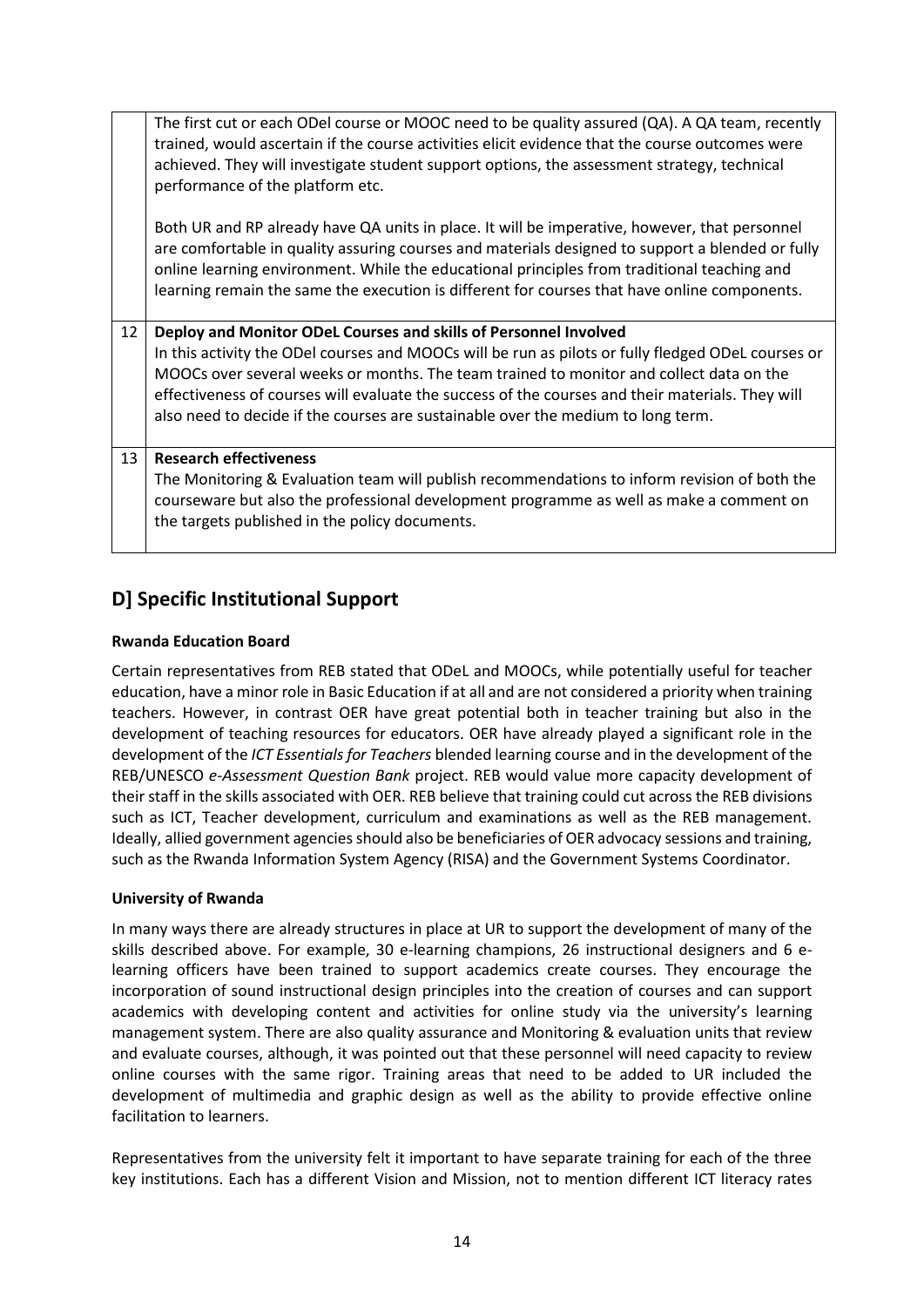among staff. Also, Funding has already been allocated to each to support their professional development needs as per the ODeL policy 2016.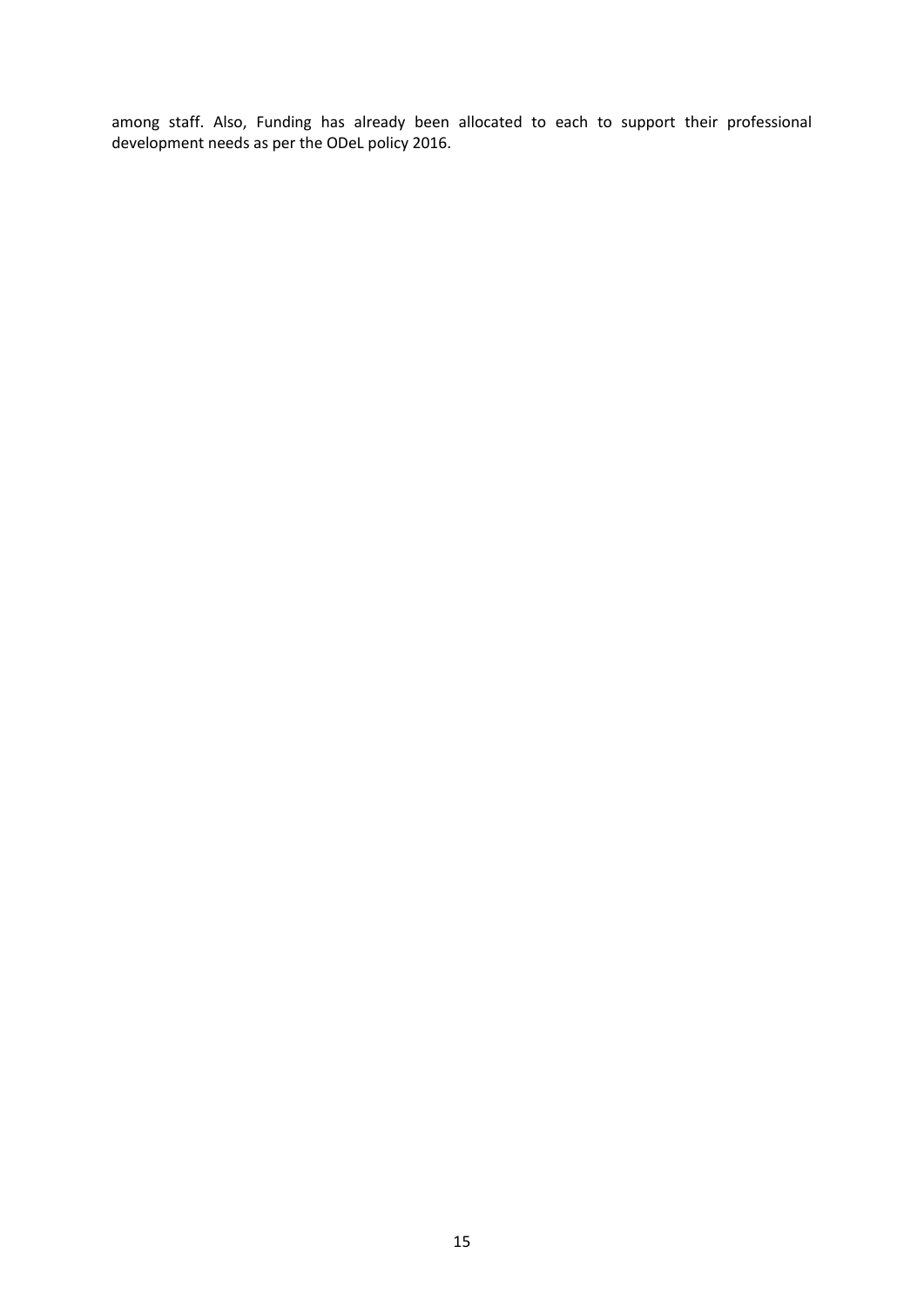### <span id="page-15-0"></span>**Glossary**

Simple definitions of technical terms used in this publication.

- **authoring environment** software for creating websites.
- **collaboration** two or more people working together towards a common goal. While similar to cooperation (see below) it requires closer alignment of the participants and clear roles and responsibilities of group members.
- **competency** the skills, knowledge and understanding needed to do something successfully to a professional standard.
- **cooperation** two or more people working together to achieve a specific goal of mutual benefit (as opposed to working in competition).
- **curriculum** a list of the topics to be learnt in a course of study; a set of courses the content of which is designed to provide a sequential approach to learning. (The terms 'curriculum' and 'syllabus' are used slightly differently in different countries, but essentially they both mean a list of what is to be learnt.)
- **diagnostic tool** a method for determining if a student needs remedial or extension activities.
- **didactic teaching/didactic instruction** teaching by telling students about the subject; teaching by talking, explaining, demonstrating, lecturing, posing questions to students, answering students' questions and conducting discussions with students. This is in contrast to teaching by helping students to learn through experimenting and reflecting, by getting students to do things rather than primarily listening to the teacher.
- **digital** (as in digital content, digital devices, digital resources, digital technology) essentially, another word for computers and computer technology. (Computers store and process information by converting it all to single-figure numbers: digits.)
- **digital literacy** the ability to use digital technology, communication tools or networks to locate, evaluate, use and create information. It also refers to the ability to understand and use information in multiple formats from a wide range of sources when it is presented via computers, or to a person's ability to perform tasks effectively in a digital environment.
- **digital tools** another name for ICT.
- **educational technology** is "the study and ethical practice of facilitating learning and improving performance by creating, using, and managing appropriate technological processes and resources". Educational technology is the use of both physical hardware and educational theoretics.
- **eLearning** is learning utilising electronic technologies to access educational curriculum outside of a traditional classroom.
- **e-portfolio** also referred to as a digital/online portfolio, an e-portfolio is a collection of electronic evidence created and assembled by a student, and can include text, electronic files, images, multimedia and blog posts.
- **formative assessment** (also termed 'assessment for learning') –assessment that helps students to learn (that shapes, or forms their learning) by showing what the students have not understood, what they might need to repeat and whether they are ready to move to the next stage (see also summative assessment).
- **ICT** information and communications technology which means computers, mobile phones, digital cameras, satellite navigation systems, electronic instruments and data recorders, radio, television, computer networks, satellite systems or almost anything that handles and communicates information electronically. ICT includes both the hardware (the equipment) and the software (the computer programmes in the equipment).
- **ICT CFT** the UNESCO ICT Competency Framework for Teachers.
- **Internet** the Internet and the World Wide Web (or web, or websites) are often used interchangeably; but strictly speaking the Internet is the network that connects computers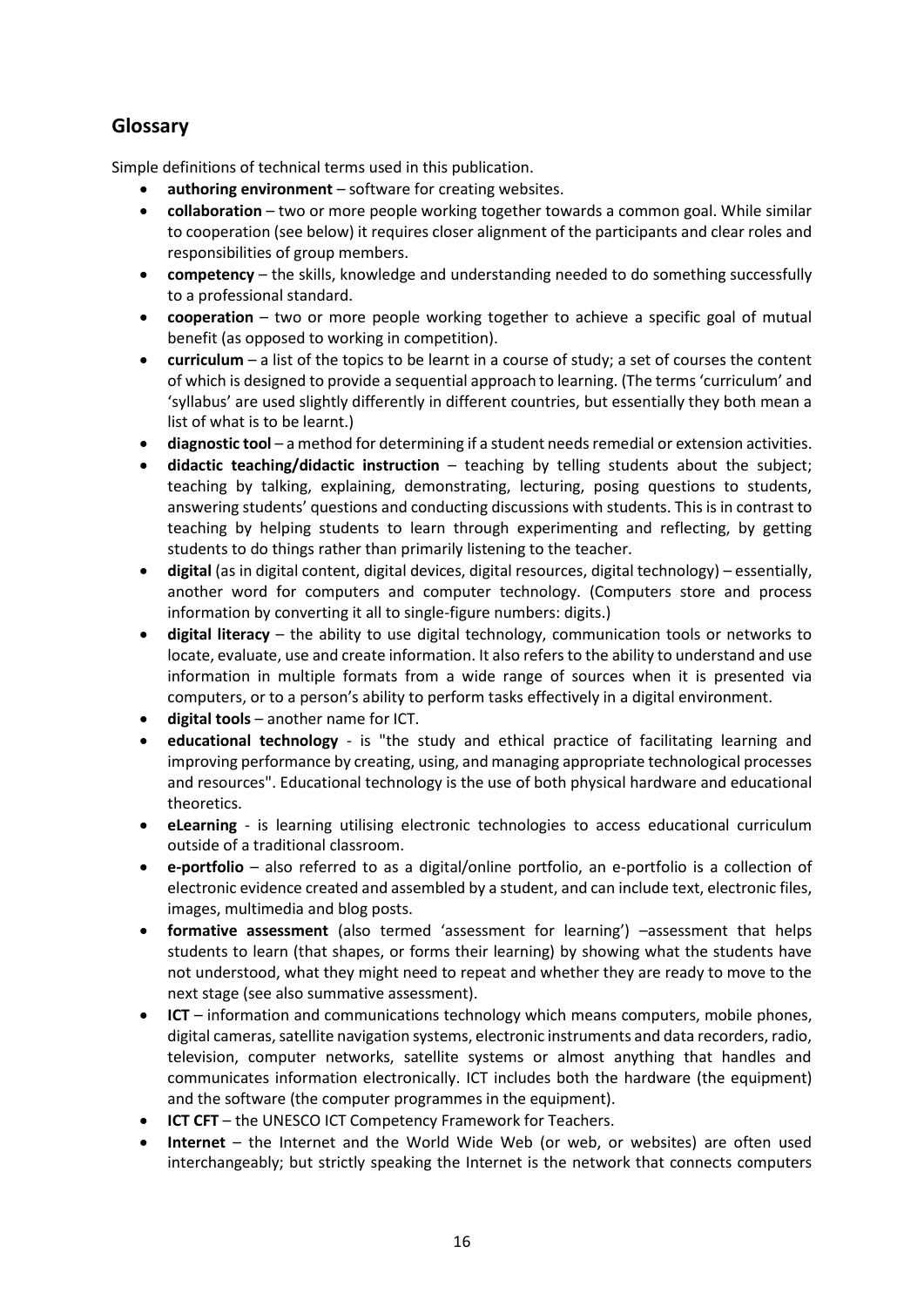around the world, and the websites are the documents, images and other material on the network.

- **knowledge society** a society that nurtures its diversity, and that takes advantage of its many knowledge forms, from indigenous, local wisdom to high-level techno-scientific knowledge. This concept emphasizes that knowledge is not only produced in a scientific laboratory but is also represented in the accumulated experience of humankind in all nations.
- **knowledge society skills** the skills needed to handle and create information and knowledge, which means skills such as problem-solving, critical thinking, analysis, collaboration, communication, understanding others' points of view, and being able to use ICT, which is a key tool for handling information.
- **learning management system** (LMS) a software application or web-based technology used to plan, implement and assess a learning process, allowing a teacher to create and deliver content, monitor student participation, and assess student performance.
- **mobile device** a hand-held computing device, such as a mobile phone or tablet.
- **massive open online course** (MOOC) a free, web-based distance learning programme aimed at enrolling many people from around the world.
- **media and information literacy** a pedagogical approach recognizing the changes and developments in ICT, which highlight the need for individuals to competently access, analyse, evaluate, create and use information and communication; the need for individuals to be both authors and consumers of information and media content; the need for individuals to critically analyse information and media content using active inquiry; and the need for them to use information and media for claiming human rights and advancing sustainable development.
- **online** connected to the Internet, for example, accessing websites and e-mail.
- **open educational resources** (OER) teaching and educational resources that are openly licensed and available free of charge.
- **open licence** specifies what can and cannot be done with a work (text, image, software or multimedia). Open licences usually grant permission to access, reuse and redistribute a work with few restrictions, and requiring attribution.
- **package** computer programme (see also programme).
- **pedagogy** this usually means teaching methods, styles and techniques, the way in which the teacher teaches. It can also mean simply teaching, or the study of teaching.
- **pervasive learning** a social process that enables students to construct relevant and meaningful learning experiences by connecting the students to communities of devices, people and situations.
- **professional learning** the additional skills and knowledge that teachers acquire in their work, beyond what they learnt in order to become qualified teachers. Teachers can gain this additional knowledge and these skill in various ways, through courses, programmes, conferences, seminars, events and workshops, from colleagues, through experience and experimentation, personal research and reflection, and through membership of professional networks and associations; sometimes referred to as 'professional development' or 'CPD' (continuing professional development).
- **programme** another word for software, application, package, for example, Microsoft Word, or Photoshop; the set of instructions loaded into a computer that enable it to provide specific functions such as word processing, spreadsheets, presentations, databases and image editing.
- **resource** (as in digital, ICT, web, online resource) digital information, and digital hardware and software.
- **software** (software package, etc.) computer programme (see also programme).
- **social network** a website or application used for connecting people and allowing them to communicate by sharing information, images and messages.
- **student-centred**, (as in student-centred teaching, or student-centred activities) teaching styles or learning activities in which students are active rather than passive, in the sense that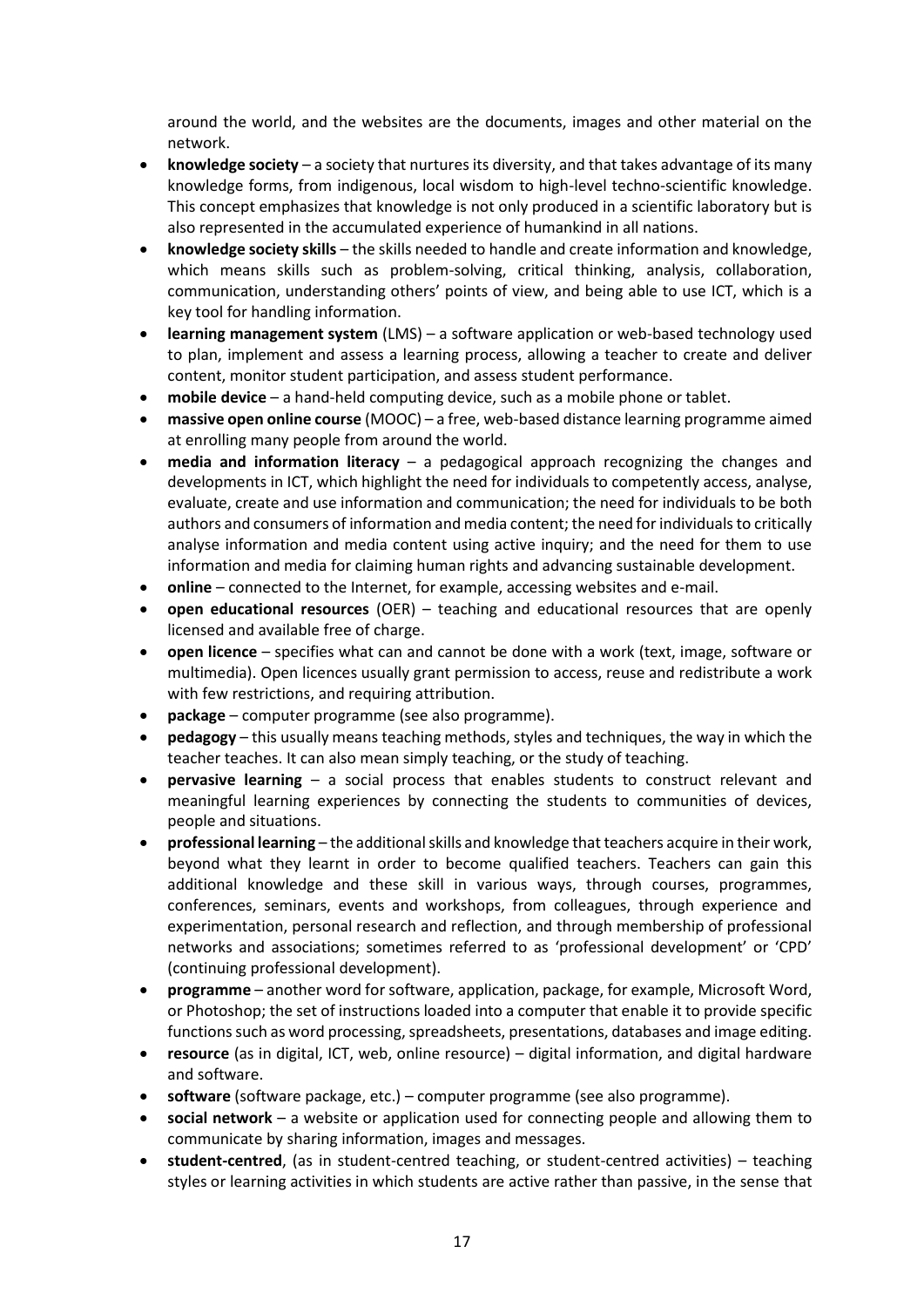they undertake projects or investigate or experiment for themselves rather than listening passively to the teacher.

- **summative assessment** assessment that sums up what the student has achieved, the point they have reached in their learning, to see if they qualify for a certificate or award or a place at university or a particular job. Summative assessment usually takes place at the end of a course of study, and produces information used by third parties such as employers or admissions officers. It is in contrast to formative assessment (see above), which takes place during a course of study, which produces information for the student and teacher and is intended to help the student learn. The difference between the two types of assessment lies in the purpose of the assessment, rather than the form of the test or exam. Thus, for example, a spelling test may be formative or summative depending on the way the results are used.
- **syllabus** another word for curriculum (see also curriculum).
- **teacher education** the course of study, usually provided by a university or other higher education institution, which qualifies a person to be a school teacher; sometimes referred to as 'preservice teacher training' or 'initial teacher training'.
- **technology** often used as another word for ICT, although strictly speaking 'technology' can mean almost any type of tool or applied knowledge. For example, pencil and paper, slates, blackboards and whiteboards are all types of writing technology.